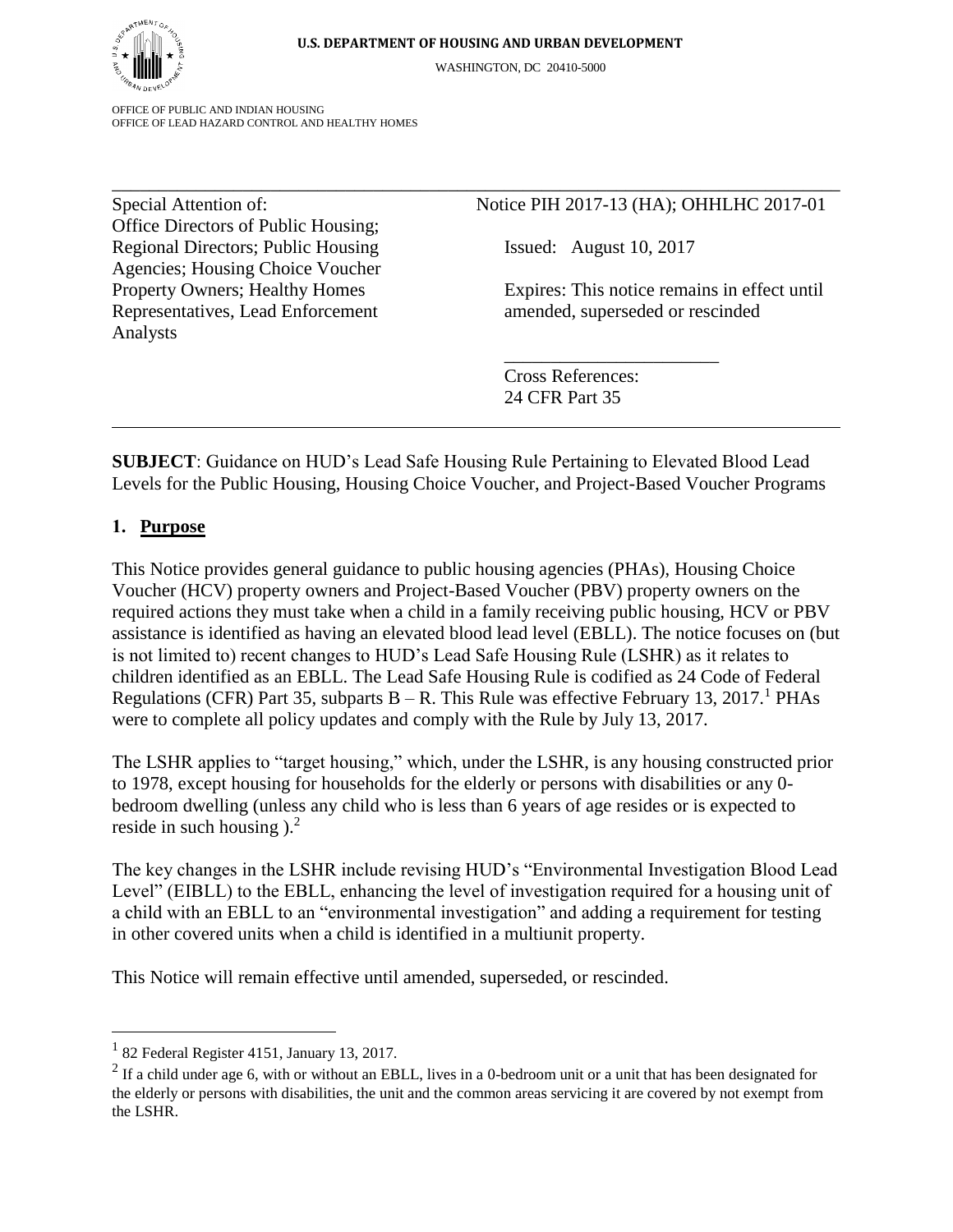## 2. **Lead Poisoning**

Childhood lead poisoning has serious negative consequences on childhood growth and development. The U.S. Centers for Disease Control and Prevention (CDC) has consistently affirmed that deteriorated lead-based paint and lead-contaminated dust are the most hazardous sources of lead exposure in children. Lead-based paint can be found in homes built before 1978, with an increased prevalence in very old homes with original painted windows, doors, and trim (Jacobs et al., 2002; Cox et al., 2015).

In 2012, the CDC lowered its reference level for lead in the blood of children under age 6 to 5 micrograms of lead per deciliter of blood, and provided guidance for health departments and medical professionals at [www.cdc.gov/nceh/lead/acclpp/cdc\\_response\\_lead\\_exposure\\_recs.pdf.](http://www.cdc.gov/nceh/lead/acclpp/cdc_response_lead_exposure_recs.pdf) On January 13, 2017, HUD amended the LSHR to align it with CDC's updated guidance.

Consistent with CDC's guidance, HUD is now using the reference level of 5 micrograms per deciliter to identify children with an EBLL. This new level is the blood lead level of the highest 2.5 percent of U.S. children ages 1 to 5 years. CDC may revise this level in the future, and if so, HUD will update its EBLL as used under the LSHR, via the notice and comment process, as provided by the definition of EBLL in the amendment (24 CFR 35.110).

However, if a state or local government establishes more protective standards in response to lead in children's blood, LSHR's section 35.150 directs PHAs to follow those standards.

# **3. Key Definitions for this Guidance**

 $\overline{a}$ 

**Assisted Units –** the Lead Safe Housing Rule covers federally-assisted and federally-owned "target" housing, which includes units assisted under Sections 8 and 9 of the United States Housing Act of 1937, as amended.<sup>3</sup>

**Designated Party** – for purposes of this Notice, the housing agency or the property owner, as indicated in the applicable section, is responsible for complying with applicable requirements.

**Elevated Blood-Lead Level (EBLL) -** elevated blood lead level means a confirmed concentration of lead in whole blood of a child under age 6 equal to or greater than the concentration in the most recent guidance published by the U.S. Department of Health and Human Services (HHS) on recommending that an environmental intervention be conducted.

A confirmed concentration is one that is measured by a venous (from a vein) blood draw, and not a finger prick/quick capillary screening test.

**Environmental Investigation** – a risk assessment with additional questions for the family regarding other sources of lead exposure (e.g., water, pottery, daycare settings), and testing of

 $3$  In the case of local non-traditional activities under the Moving to Work Demonstration Program, this includes units funded by Sections 8 and 9.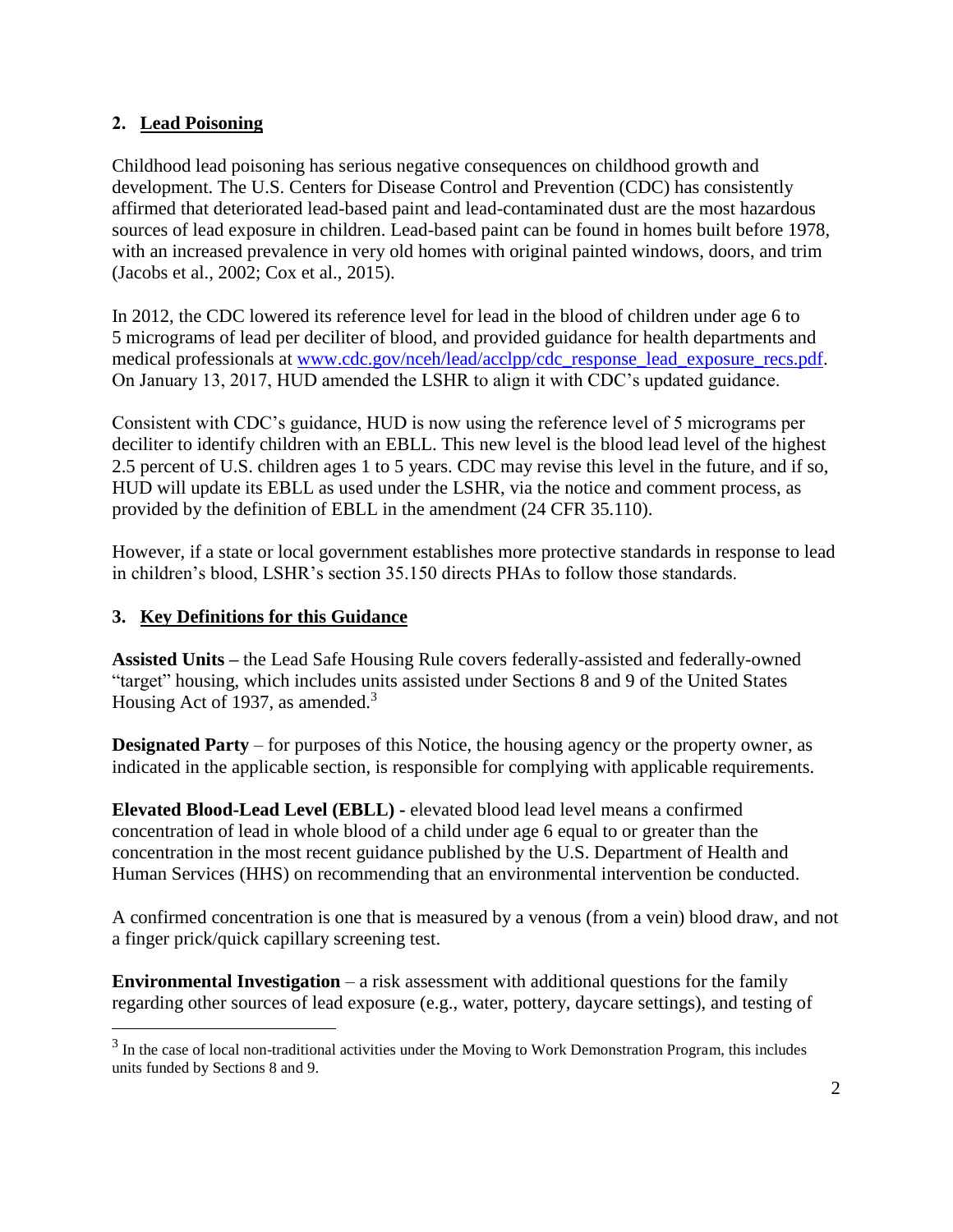other potential sources of lead exposure in accordance with Chapter 16, Investigation And Treatment Of Dwellings That House Children With Elevated Blood Lead Levels, of [HUD's](https://portal.hud.gov/hudportal/HUD?src=/program_offices/healthy_homes/lbp/hudguidelines)  *[Guidelines for the Evaluation and Control of Lead-Based Paint Hazards in Housing](https://portal.hud.gov/hudportal/HUD?src=/program_offices/healthy_homes/lbp/hudguidelines)* (current edition) (the HUD *Guidelines*).<sup>4</sup>

Notes: Chapter 16 of the HUD *Guidelines* includes a detailed description of the differences between an environmental investigation and a risk assessment. Testing includes, at a minimum, house dust, paint/coatings that are not intact or subject to friction, and bare soil, especially in play areas. Testing of drinking water is done in certain circumstances, based on the family questionnaire, discussion with the child's case manager, and additional information, such as knowledge that the community drinking water is known to be at risk; the family's home is served by a private well; history suggests contamination; or no other sources of lead can be found.

**Expected to Reside –** actual knowledge that a child will reside in a 0-bedroom dwelling unit or in a dwelling unit reserved or designated for the elderly and/or persons with disabilities. If a resident woman is known to be pregnant, there is actual knowledge that child will reside in the dwelling unit.

Notes: The condition of "actual knowledge" differs from the potential for a child under age 6 to reside there sometime in the future; the potential does not create an expectation under the LSHR. While a resident woman being known to be pregnant creates actual knowledge, an expectation is also created when a child under age 6 or a pregnant woman is otherwise known to be moving into the unit, such as by the woman or another person having signed a lease or other rental agreement for the child and/or woman (as applicable) to move in.

**Index Unit –** the unit where a child with an elevated blood lead level resides.

**Multi-unit Property -** a residential property containing two or more dwelling units. For the purposes of the LSHR, all buildings with assisted units or servicing those buildings (e.g., garages, toolsheds, etc.) associated with the property are covered by the requirements.

**Other Covered Units** - federally-assisted units where a child under age 6 resides or is expected to reside in a multiunit property that has an index unit. The child's age is considered as of the date the Environmental Investigation in the index unit and associated common areas is completed.

**Target Housing** - any housing constructed prior to 1978, except housing for the elderly or persons with disabilities or any 0-bedroom dwelling (unless a child of less than 6 years of age resides or is expected to reside in such housing). In the case of jurisdictions which banned the

 $\overline{a}$ 

<sup>&</sup>lt;sup>4</sup> [https://portal.hud.gov/hudportal/HUD?src=/program\\_offices/healthy\\_homes/lbp/hudguidelines.](https://portal.hud.gov/hudportal/HUD?src=/program_offices/healthy_homes/lbp/hudguidelines)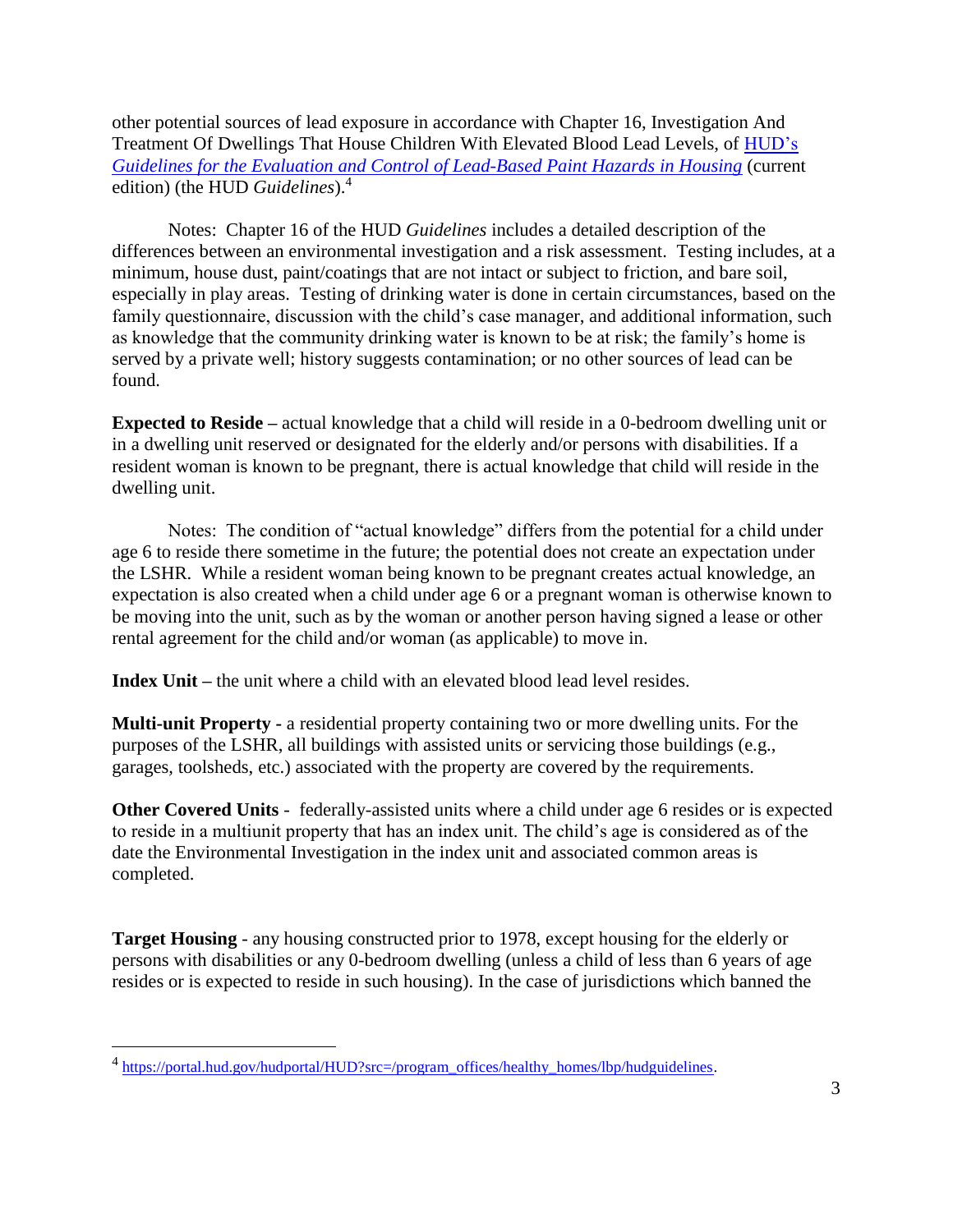sale or use of lead-based paint prior to 1978, HUD may designate an earlier date.<sup>5</sup>

Note: The Consolidated Appropriations Act, 2017 revised the definition of target housing to include any 0-bedroom dwelling in which a child who is less than 6 years of age resides or is expected to reside. This guidance reflects that change.

## **4. Reminder of Requirements for the Project-Based Voucher (PBV) Program**

PBV units, while funded through the Tenant-Based Rental Assistance/HCV program appropriation, are regulated under the LSHR as project-based assistance under 24 CFR Part 35, Subpart H. This program clarification was issued in a 2004 amendment to the LSHR.<sup>6</sup> Under Subpart H, owners of target housing properties receiving more than \$5,000 annually per unit in project-based assistance are required to ensure that target housing receives a lead risk assessment by a certified risk assessor, regardless of whether there is a child under age 6 in residence, and that occupants are notified of the results of the risk assessment.

Owners must ensure that lead-based paint hazards identified by the risk assessment receive interim controls by a certified renovation or abatement firm, that clearance by a certified risk assessor is passed before re-occupancy occurs, and that assisted occupants are notified of the results of the hazard reduction activity. Owners must monitor and maintain any remaining leadbased paint and the hazard controls, with annual visual assessments and a reevaluation with dust testing every two years by a certified risk assessor.

Owners in the PBV program are also responsible for complying with notification and response steps for a child with an EBLL under section 35.730. Because the comprehensive requirements of Subpart H may not be broadly understood by all PHAs and owners participating in the PBV program, HUD plans to issue additional guidance to assist them in complying with the requirements. More information can be found at [www.hud.gov/healthyhomes.](http://www.hud.gov/healthyhomes)

### **5. Summary of Changes and Requirements**

The LSHR uses the approach of having a "designated party" responsible for complying with its requirements under a particular assistance program. Under some subparts of the LSHR, just the property owner is responsible, under some subparts, just the PHA, and under other subparts, the owner is responsible for certain activities, and the PHA, for others. Specifically:

- For public housing, the PHA is the designated party and is responsible for all the activities regarding EBLL response.
- For the PBV project-based assistance program, the owner is the designated party and is responsible for all the activities regarding EBLL response.
- For HCV tenant-based rental assistance program, while the PHA is the designated party,

 $\overline{a}$ 

 $<sup>5</sup>$  As of the issuance of this notice, HUD has not done so for any jurisdictions.</sup>

<sup>6</sup> 69 Federal Register 34262-34276, June 21, 2004.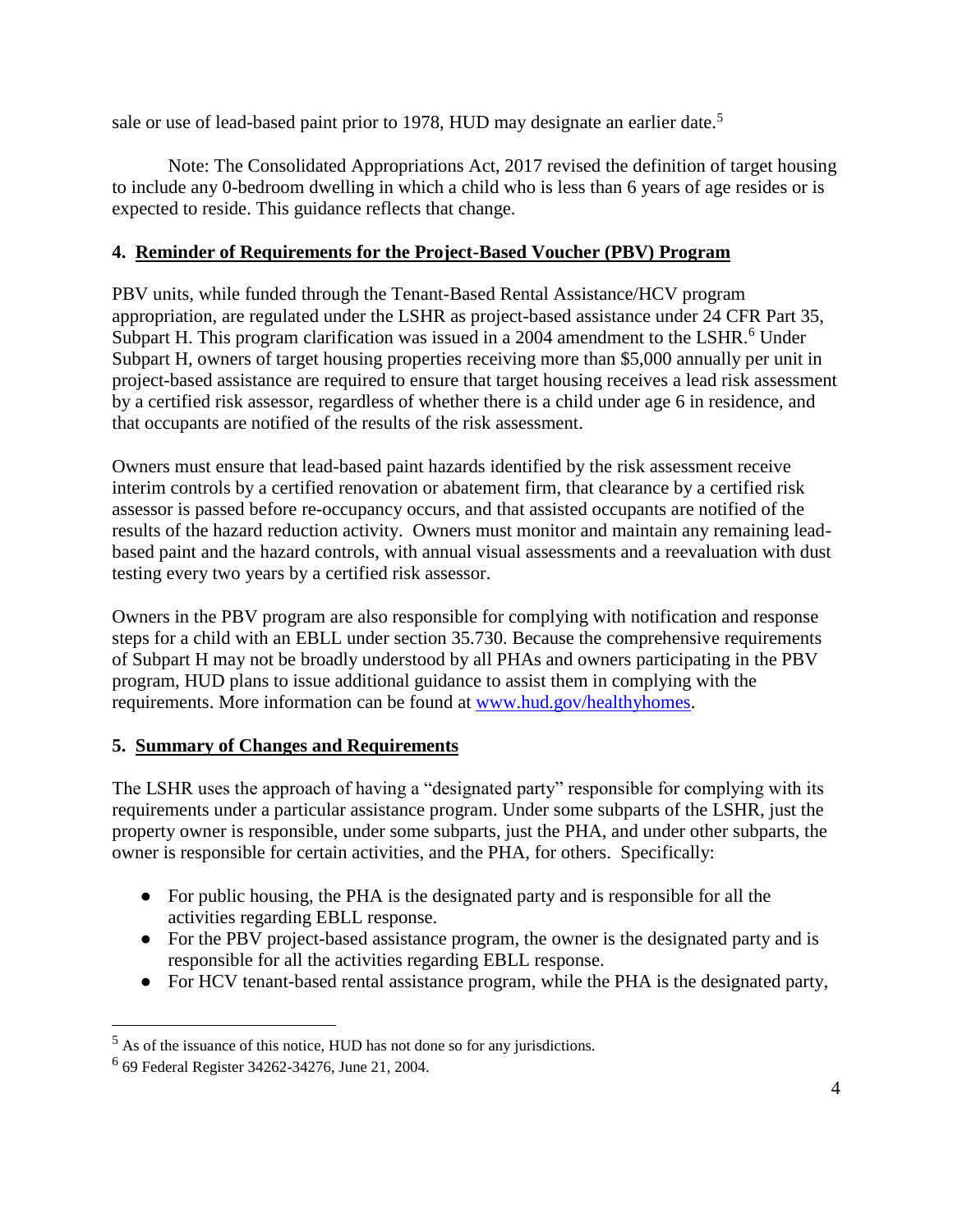the LSHR provides that the owner is responsible for certain EBLL response activities and the PHA other EBLL response activities.

The update to the LSHR revised the type of evaluation that must be performed for the housing unit of a child with an EBLL, and added risk assessment requirements covering certain other units, and new reporting requirements. Under the new regulations, the evaluation for the child's unit must be an environmental investigation.

### **Public Housing**

For public housing, when a child under 6 is identified with an EBLL, the PHA must take the following steps. (For a more detailed explanation, please refer to section 6.):

- **Initial notification of a confirmed case to HUD:** The PHA must notify the Field Office and HUD's Office of Lead Hazard Control (OLHCHH) of the EBLL case within 5 business days.
- **Initial notification of a confirmed case to public health department, when necessary:** The PHA must notify the public health department of the EBLL case within 5 business days when it received the notification of the case from another medical health care professional.
- **Verification of the case, when necessary:** If a PHA learns that a child has an EBLL from someone other than a medical health care provider, such as from a parent, the PHA must immediately verify the report with the health department or medical health care provider.
- **Environmental Investigation:** The PHA must conduct an environmental investigation of the child's unit and the common areas servicing that unit within 15 calendar days in accordance with Chapter 16 of the HUD *Guidelines*, as described in section 6 below. If lead-based paint hazards are found in the index unit in a multiunit property, perform risk assessments in other covered units with a child under age 6 and the common areas servicing those units, as described in section 9 below.
- **Control:** The PHA must ensure that any lead-based paint hazards identified by the environmental investigation are controlled within 30 calendar days by a certified leadbased paint abatement firm or certified lead renovation firm, including having the unit and common area pass a post-work dust clearance exam in accordance with section 35.1340. If lead-based paint hazards are found in the index unit in a multiunit property, and the risk assessments in other covered units with a child under age 6 and the common areas servicing those units identified lead-based paint hazards, control those lead-based paint hazards as described in section 9 below.
- **Notification to other residents:** As already required by the LSHR, in a multiunit property, the PHA must notify all residents of lead evaluation and hazard control activities.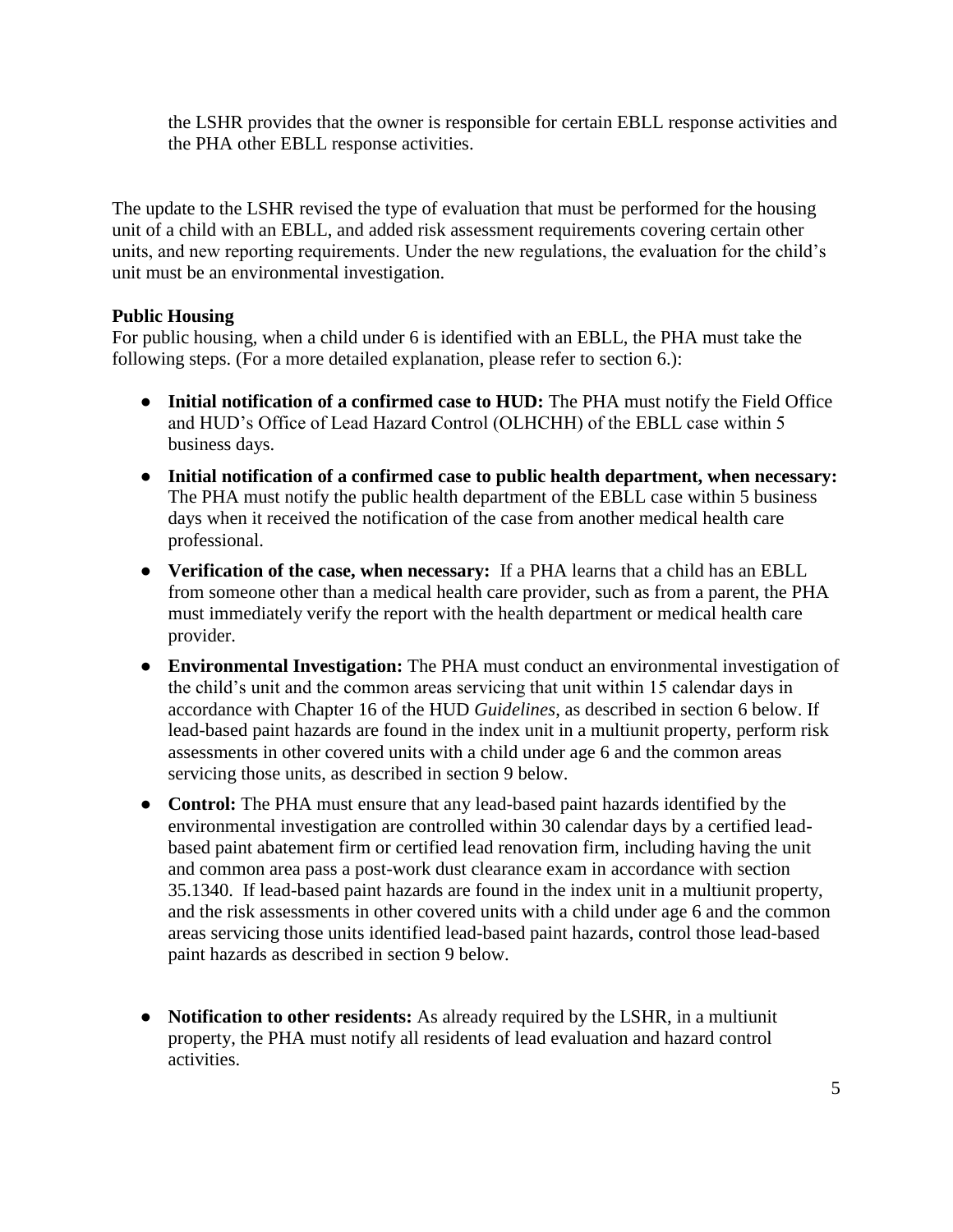- **Follow-up notification:** The PHA must notify the HUD Field Office of the results of the environmental investigation and then of the lead hazard control work within 10 business days of each activity.
- **Ongoing maintenance and reevaluation:** As already required by the LSHR in sections 35.1120(c) and 35.1355(a), after the work passes clearance, the PHA must ensure that the unit and common areas are maintained as lead-safe for continued occupancy, which includes no deteriorated paint or failed lead hazard control methods. As also already required by the LSHR in section 35.1355(b), the PHA must generally conduct periodic reevaluations every two years, using a certified lead risk assessor, and respond to them. The reevaluations shall be for: deteriorated paint surfaces unless they are known not to be lead-based paint, deteriorated or failed interim controls of lead-based paint hazards or encapsulation or enclosure treatments, dust-lead hazards, and soil-lead hazards in newlybare soil. Exceptions from the reevaluation requirement are in section 35.1355(b)(1) and (4); the requirements for responding to the reevaluations are in section 35.1355(c).

The following table summarizes the responsibilities of the PHA for compliance when a child in the public housing program is identified with an EBLL.

|                                   | <b>Responsible</b> |
|-----------------------------------|--------------------|
|                                   | <b>Entity</b>      |
| <b>Activity</b>                   | PHA                |
| Initial notification to HUD of    |                    |
| confirmed case                    |                    |
| Verification, if necessary        |                    |
| Initial notification of confirmed |                    |
| case to public health department  |                    |
| Environmental investigation       |                    |
| Lead hazard control               |                    |
| Clearance after work completed    |                    |
| Follow-up notification to HUD     |                    |
| Notification to other residents   |                    |
| Ongoing LBP maintenance           |                    |
| Ensuring compliance with LSHR     |                    |

# **Housing Choice Voucher (HCV) Program**

For Housing Choice Voucher (HCV) units, when a child under 6 is identified with an EBLL, the PHA or the owner, as described below, must take certain steps. (For a more detailed explanation, please refer to section 6.) For the HCV program, the regulations identify the PHA as the designated party for ensuring compliance with all the regulations. This includes the same steps as for public housing, except that the owner is responsible for some of the steps, and the PHA, other steps. In addition, for several steps, as described below, the PHA may wish to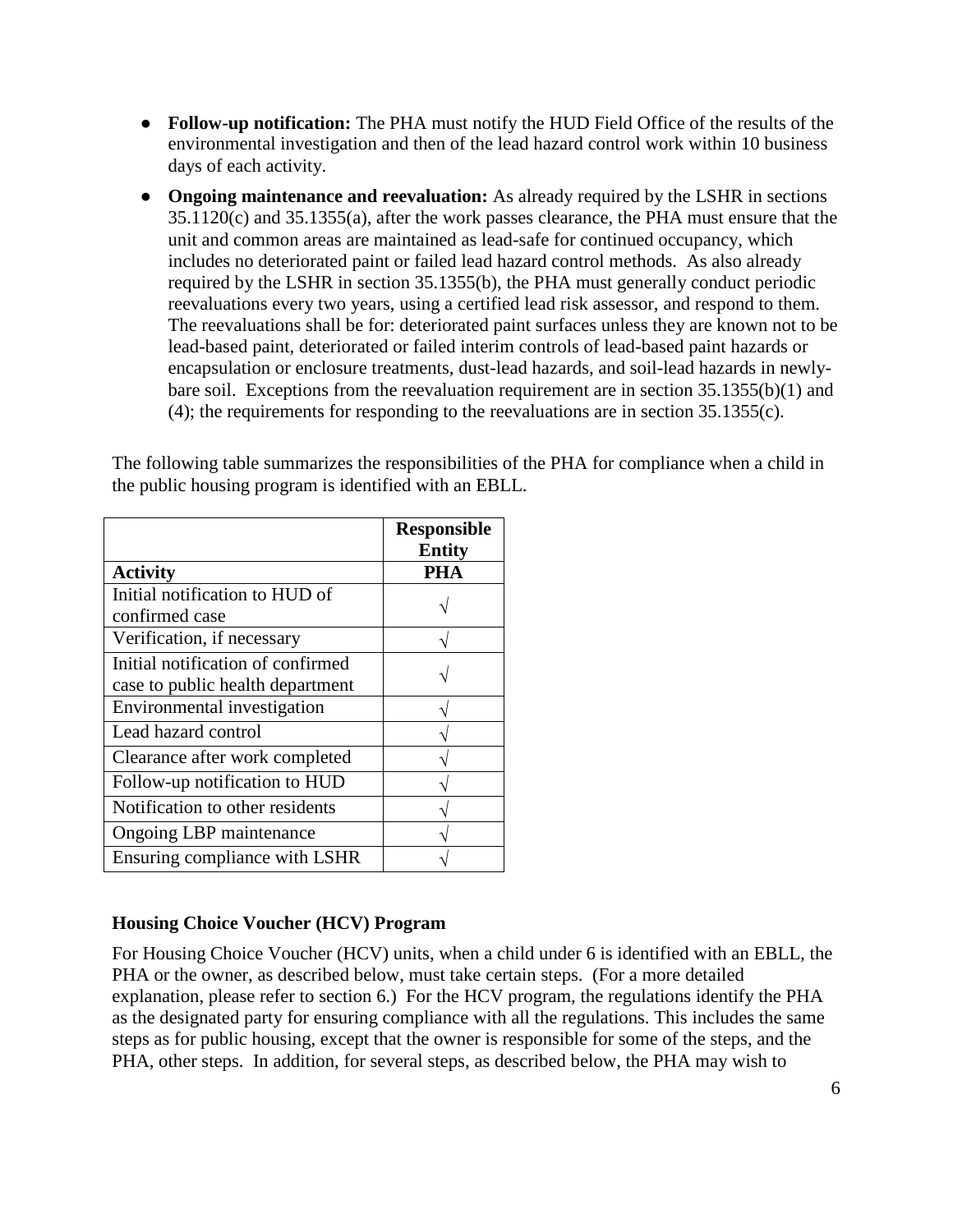collaborate with the owner to expedite implementation.

The Owner is responsible for:

- **Initial notification of a confirmed case to HUD:** Notifying the HUD field office and the HUD Office of Lead Hazard Control and Healthy Homes of the case – that is, the child's address – within 5 business days. The PHA may wish to collaborate with the owner on this notification process, such as by agreeing with the owner to be notified of the case by the owner and to forward the notification to the two HUD offices.
- **Initial notification of the public health department, when necessary:** When the owner is notified of the case by any medical health care professional other than the public health department, the owner shall notify the public health department of the name and address of the child within 5 business days. The PHA may wish to collaborate with the owner on this notification process, such as by agreeing with the owner to inform the public health department.
- **Verification of the case, when necessary:** When the owner receives information from a person who is not a medical health care provider that a case may have occurred, the owner should immediately convey the information to the PHA so the PHA may notify the public health department, if the PHA has indicated, or indicates at this time, that it wishes to collaborate with the owner on implementation of the rule, as described below.
- **Control of lead-based paint hazards:** Completing the reduction of lead-based paint hazards in the index unit and common areas servicing that unit that were identified by the environmental investigation conducted by the PHA within 30 calendar days, using a certified lead-based paint abatement firm or certified lead renovation firm. Work shall include occupant protection, and clearance of the unit and common areas servicing that unit by an independent certified risk assessor or a trained dust sampling technician working under the risk assessor in accordance with section 35.1340.
- **Notification to other residents:** As already required by the LSHR, in a multiunit property, the owner must notify all residents of lead evaluation and hazard control activities.
- **Ongoing maintenance:** Maintaining covered housing without deteriorated paint if there is child under 6 in the family in accordance with sections 35.1220 and 35.1355(a).

The PHA is responsible for:

- **Verification of the case, when notification is not from a medical health care provider:** The PHA may wish to collaborate with the owner on this verification of an EBLL case, such as by agreeing with the owner to receive the information about the possible case. The PHA shall immediately verify the information with the public health department or other medical health care provider.
- **Environmental Investigation:** Conducting an environmental investigation of the child's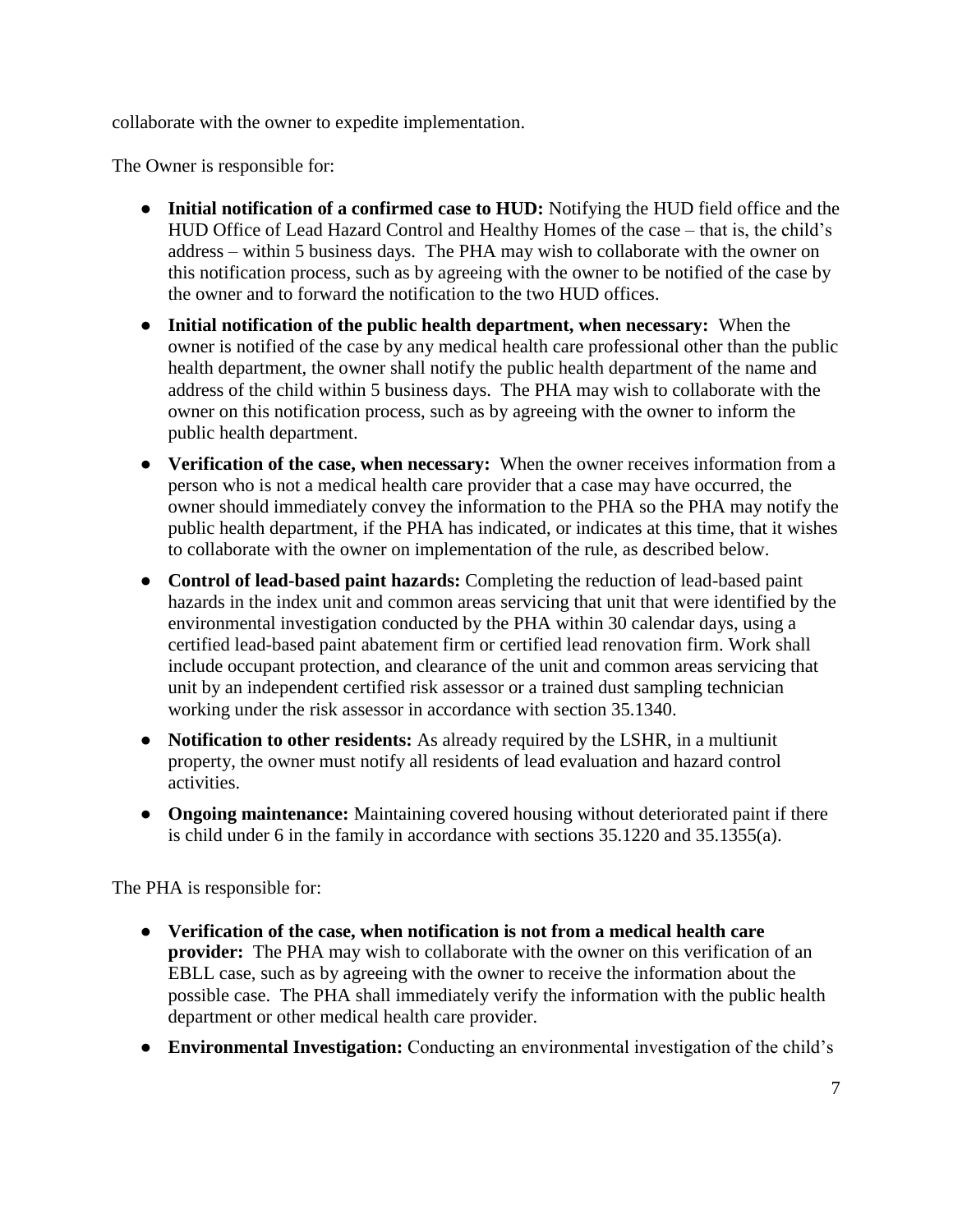unit and the common areas servicing that unit in accordance with Chapter 16 of the HUD *Guidelines*, as described in section 6 below. If lead-based paint hazards are found in the child's unit (the index unit) in a multiunit property, see section 9 below regarding risk assessments to be conducted in other covered units with a child under age 6 and the common areas servicing those units.

- **Monitoring of owner's compliance with LSHR**: Monitoring the owner's compliance with the LSHR in accordance with the Housing Assistance Payments (HAP) contract between the PHA and the owner. PHAs can perform oversight of this in conjunction with periodic Housing Quality Standards (HQS) inspections, but not at a frequency less than annually if there was deteriorated paint or known lead-based paint hazards identified in the child's unit or common areas servicing that unit. This includes such actions as (see above) monitoring the owner's:
	- o Notifying HUD of a confirmed case;
	- o Notifying the public health department when any other medical health care professional notified the owner of the case;
	- o Verifying the case when the owner receives information from a person who is not a medical health care provider that a case may have occurred;
	- o Ensuring that any required lead hazard control (including passing clearance) is complete;
	- o Ensuring that residents of other units in a multiunit property were notified of lead evaluation and hazard control activities; and
	- o Ensuring that ongoing maintenance of paint is conducted in accordance with sections 35.1220 and 35.1355(a).
- **Control:** Ensuring the owner completes and clears the control of lead-based paint hazards identified in the Environmental Investigation of the index unit and the common areas servicing that unit. If lead-based paint hazards are found in the index unit in a multiunit property, and the risk assessments in other covered units with a child under age 6 and the common areas servicing those units identified lead-based paint hazards, control those lead-based paint hazards as described in section 9 below.

The PHA may wish to collaborate with the owner on the response, including providing the names of qualified and certified lead hazard control contractors, providing for the clearance examination, and ensuring notification to other residents in a multi-unit property.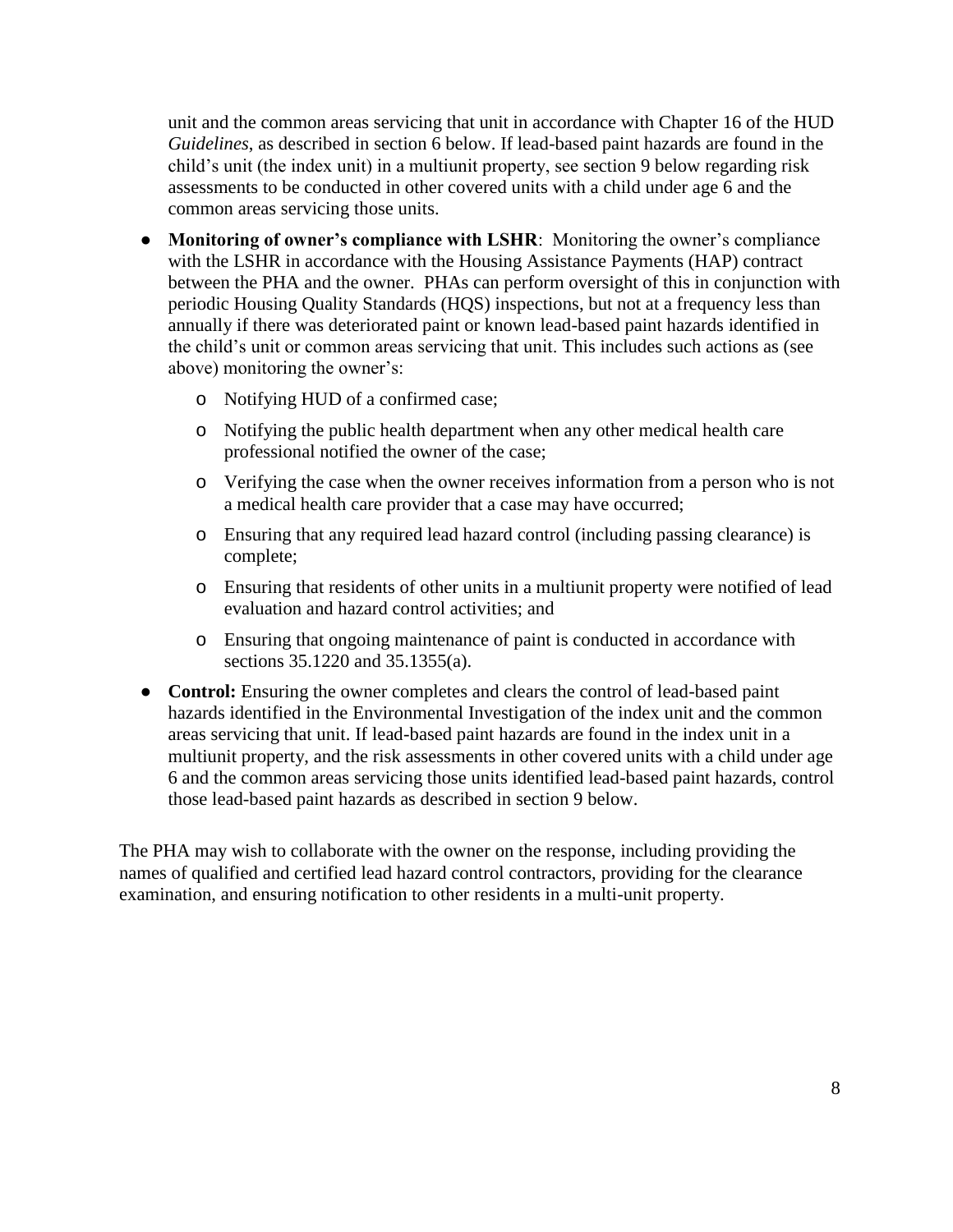The following table summarizes the responsibilities of PHAs and HCV rental property owners for compliance when a child in the HCV program is identified with an EBLL.

|                                                                                          | <b>Responsible Entity</b> |                  |
|------------------------------------------------------------------------------------------|---------------------------|------------------|
| <b>Activity</b>                                                                          | <b>PHA</b>                | <b>HCV Owner</b> |
| Initial notification of confirmed case<br>to HUD                                         | $\ast$                    |                  |
| Verification, when necessary                                                             |                           | $\ast$           |
| Initial notification of confirmed case<br>to public health department, when<br>necessary | $\ast$                    |                  |
| <b>Environmental Investigation</b>                                                       |                           |                  |
| <b>Lead Hazard Control</b>                                                               |                           |                  |
| Clearance after work completed                                                           | $\ast$                    |                  |
| Notification to other residents                                                          |                           |                  |
| <b>Ongoing LBP Maintenance</b>                                                           |                           |                  |
| Monitoring of owner's compliance<br>with LSHR and HOS                                    |                           |                  |

\* The PHA may wish to collaborate with the owner on implementing this process, as described above.

### **Project-Based Vouchers (PBV)**

For project-based vouchers, when a child under 6 is identified with an EBLL, the owner must take the following steps. (For a more detailed explanation, please refer to section 6.) For several steps, as described below, the PHA may wish to collaborate with the owner to expedite implementation.

The owner is responsible for:

- **Initial notification of a confirmed case to HUD:** Notifying the HUD field office and the HUD Office of Lead Hazard Control and Healthy Homes of the case – that is, the child's address – within 5 business days. The PHA may wish to collaborate with the owner on this notification process, such as by agreeing with the owner to be notified of the case by the owner and to forward the notification to the two HUD offices.
- **Initial notification of a confirmed case to public health department, when necessary:** When the owner is notified of the case by any medical health care professional other than the public health department, the owner shall notify the public health department of the name and address of the child within 5 business days. The PHA may wish to collaborate with the owner on this notification process, such as by agreeing with the owner to inform the public health department.
- **Verification of the case, when necessary:** When the owner receives information from a person who is not a medical health care provider that a case may have occurred, the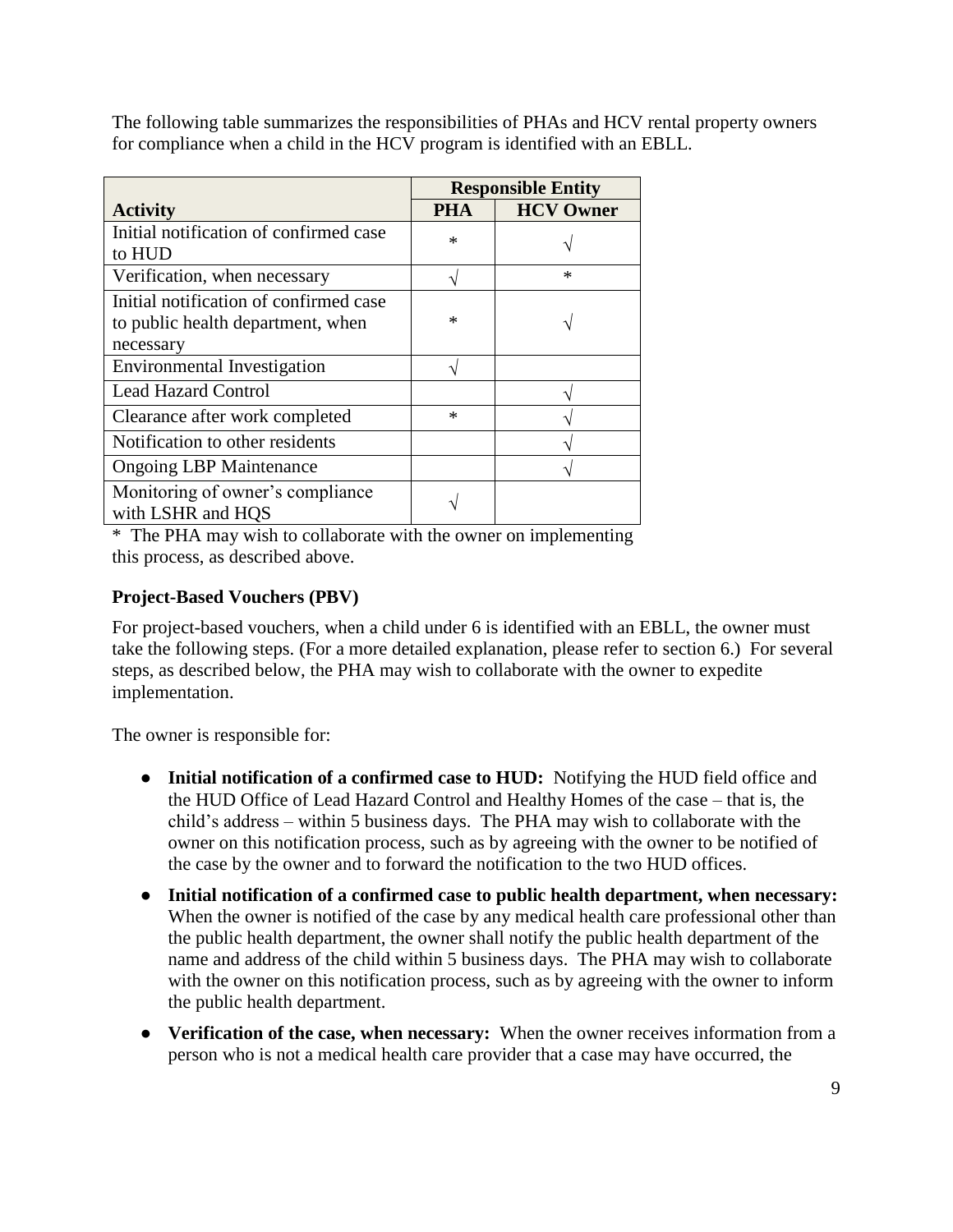owner shall immediately convey the information to the public health department, asking that department to verify the information to determine whether the child has an EBLL. The PHA may wish to collaborate with the owner on this verification process, such as by agreeing with the owner to receive the information, convey the information to the public health department and ask for that department's verification, and convey the result of the verification to the owner for further action if the case is confirmed or closing out the action if not.

- **Environmental Investigation:** Within 15 calendar days, conducting an environmental investigation of the child's unit and the common areas servicing that unit in accordance with Chapter 16 of the HUD *Guidelines*, as described in section 6 below. The PHA may wish to collaborate with the owner on this evaluation process, such as by agreeing with the owner to conduct the environmental investigation. If lead-based paint hazards are found in the child's unit (the index unit) in a multiunit property, see section 9 below regarding risk assessments to be conducted within 30 or 60 calendar days in other covered units with a child under age 6 and the common areas servicing those units depending on the number of units.
- **Control:** The owner must control (and clear) any lead-based paint hazards identified by the environmental investigation within 30 calendar days using a certified lead-based paint abatement firm or certified lead renovation firm, including having the unit and common area pass a post-work dust clearance exam in accordance with section 35.1340. If leadbased paint hazards are found in the index unit in a multiunit property, and the risk assessments in other covered units with a child under age 6 and the common areas servicing those units identified lead-based paint hazards, control those lead-based paint hazards within 30 or 90 days depending on the number of units as described in section 9 below.
- **Notification to other residents:** As already required by the LSHR, in a multiunit property, the owner must notify all residents of lead evaluation and hazard control activities.
- **Follow-up notification:** The owner must notify the HUD Field Office of the results of the environmental investigation and then of the lead hazard control work within 10 business days of the deadline for each activity. The PHA may wish to collaborate with the owner on this notification process, such as by agreeing with the owner to be notified of the results and then forward them to the Field Office.
- **Ongoing lead-based paint maintenance:** As already required by the LSHR in sections 35.715(c) and 35.720(b), after the work passes clearance, the owner must ensure that the unit and common areas are maintained as lead-safe for continued occupancy, which includes no deteriorated paint or failed lead hazard control methods. The requirements for ongoing LBP maintenance are in section 35.1355(a).
- **Reevaluation if PBV exceeds \$5,000 per unit per year:** As already required by the LSHR in section 35.715(c), if the PBV is for more than \$5,000 per unit per year, the owner must generally conduct periodic reevaluations every two years, using a certified lead risk assessor, and respond to them. The reevaluations shall be for: deteriorated paint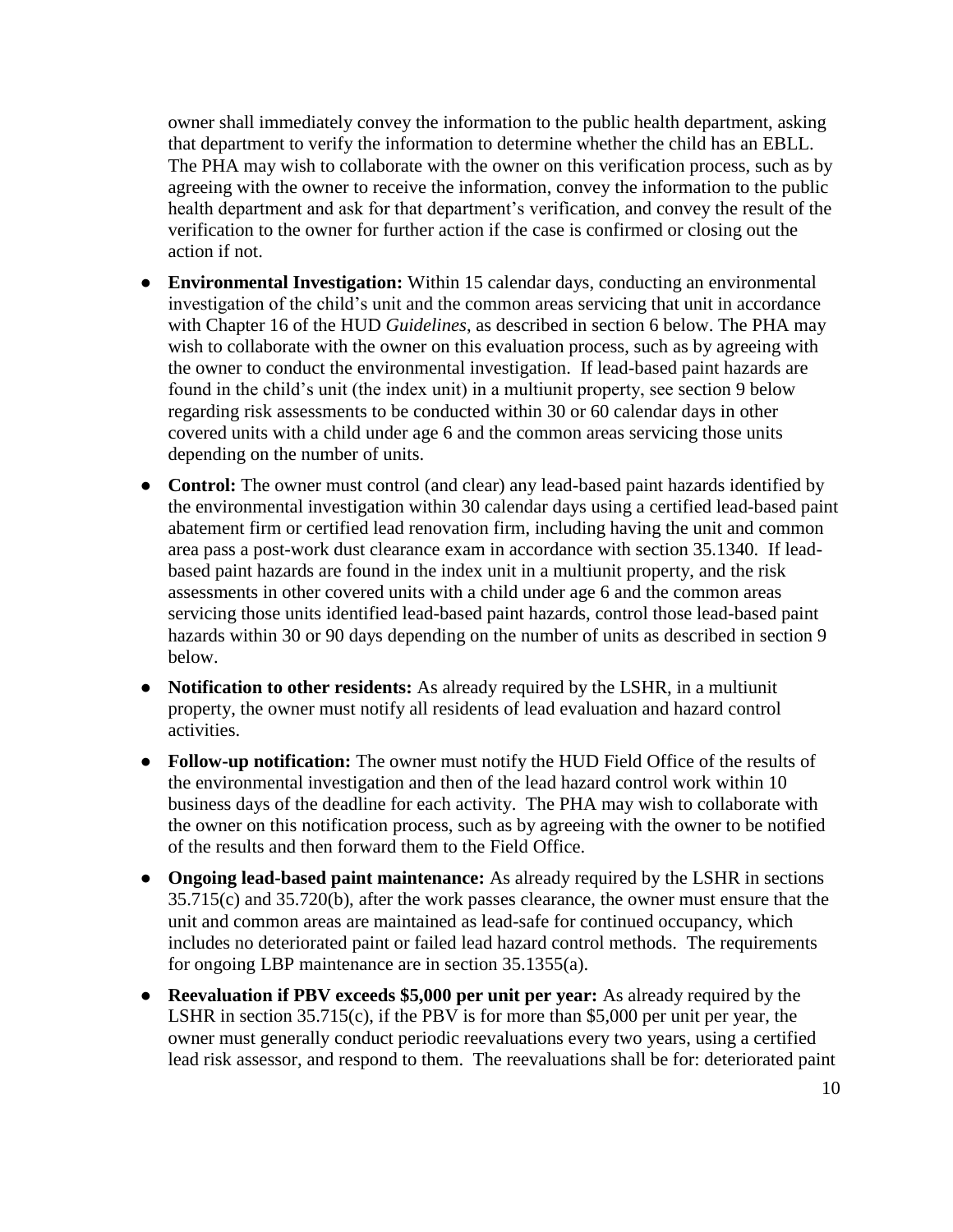surfaces unless they are known not to be lead-based paint, deteriorated or failed interim controls of lead-based paint hazards or encapsulation or enclosure treatments, dust-lead hazards, and soil-lead hazards in newly-bare soil. Exceptions from the reevaluation requirement are in section 35.1355(b)(1) and (4); the requirements for responding to the reevaluations are in section 35.1355(c).

The PHA is responsible for:

- **Monitoring of owner's compliance with LSHR**: Monitoring the PBV owner's compliance with the LSHR in accordance with the Housing Assistance Payments (HAP) contract between the PHA and the owner. This includes such actions as (see above) monitoring the owner's compliance in:
	- o Notifying HUD of a confirmed case;
	- o Notifying the public health department when any other medical health care professional notified the owner of the case;
	- o Verifying the case when the owner receives information from a person who is not a medical health care provider that a case may have occurred;
	- o Ensuring that any required lead hazard control (including passing clearance) is complete;
	- o Ensuring that residents of other units in a multiunit property were notified of lead evaluation and hazard control activities; and
	- o Ensuring that ongoing maintenance of paint is conducted.

The PHA may wish to collaborate with the owner on this monitoring, such as in ways described above.

- **Housing Assistance Payments Contract monitoring:** For the owner to allow the resident family to return to full occupancy of their housing unit, the owner must notify the family of the completion of work and passing of clearance. Because the PHA will be monitoring the owner's compliance with the LSHR in accordance with the HAP contract between the PHA and the owner, the PHA may wish to collaborate with the owner on this monitoring process, such as by agreeing to have the owner inform the PHA that the lead hazard control (including passing clearance) is complete, and providing documentation.
- Lead Hazard Control: Ensuring the owner completes and clears the control of leadbased paint hazards identified in the Environmental Investigation of the index unit and the common area servicing that unit. If lead-based paint hazards are found in the index unit in a multiunit property, and the risk assessments in other covered units with a child under age 6 and the common areas servicing those units identified lead-based paint hazards, control those lead-based paint hazards as described in section 9 below.
- **Ongoing monitoring:** Units with identified lead-based paint hazards must have annual re-examinations for deteriorated paint and/or failed hazard control. This can be done in conjunction with periodic HQS inspections, but not at a frequency less than annually if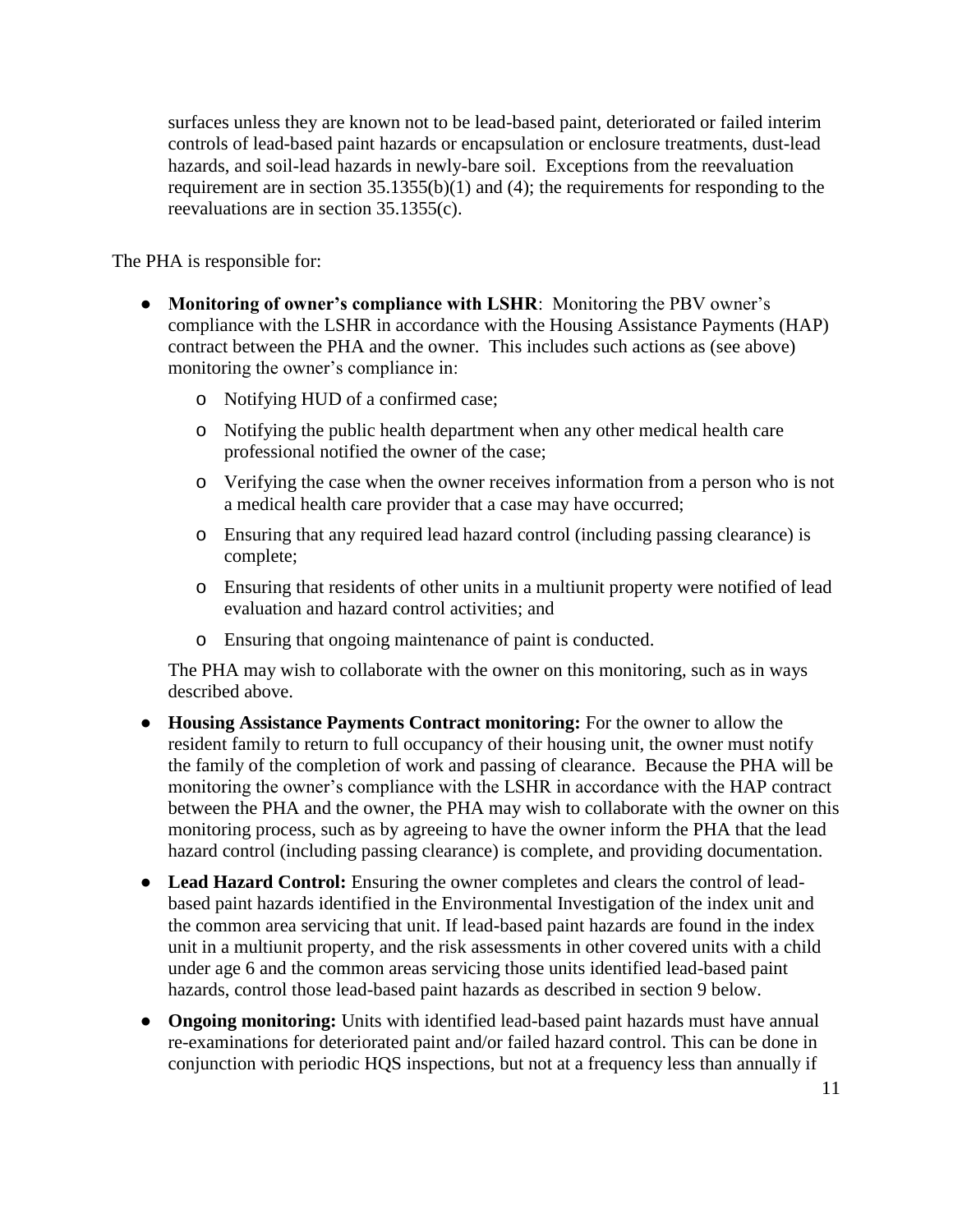there was deteriorated paint or known lead-based paint hazards identified in the child's unit or common areas servicing that unit.

The following table summarizes the responsibilities of the owner for compliance when a child in the PBV program is identified with an EBLL, and ways in which the PHA can collaborate with the owner in such a case.

|                                    | <b>Responsible Entity</b> |                  |
|------------------------------------|---------------------------|------------------|
| <b>Activity</b>                    | РНА                       | <b>PBV Owner</b> |
| Initial notification of confirmed  | $\ast$                    |                  |
| case to HUD                        |                           |                  |
| Verification, when necessary       | $\ast$                    |                  |
| Initial notification of confirmed  |                           |                  |
| case to public health department,  | ж                         |                  |
| when necessary                     |                           |                  |
| <b>Environmental Investigation</b> | $\ast$                    |                  |
| <b>Lead Hazard Control</b>         |                           |                  |
| Clearance after work completed     | $\ast$                    |                  |
| Notification to other residents    |                           |                  |
| <b>Ongoing LBP Maintenance</b>     |                           |                  |
| Periodic Reevaluation and          |                           |                  |
| Response, if >\$5,000/unit/year    |                           |                  |
| Monitoring of owner's compliance   |                           |                  |
| with LSHR                          |                           |                  |

\* The PHA may wish to collaborate with the owner on implementing this process, as described above.

# **6. Responding to EBLLs, Environmental Investigations, and Lead Hazard Control**

### **Verification:**

The first step a PHA or owner, as applicable, based on the type of assistance, or the PHA on behalf of the owner, if they have decided to collaborate in that way (see section 5, above), must take when learning of a child with an EBLL from a parent, guardian, or other person or entity that is not a medical health care provider is to verify the results, and determine whether it is a confirmed EBLL. In accordance with Chapter 16 of the HUD *Guidelines*, a confirmed EBLL is one measured through a venous (i.e., from a vein) blood draw, or two capillary blood specimens, drawn within 12 weeks of each other, both with elevated lead concentration. If the parent or guardian suspects that a child under 6 has an EBLL based on a single finger print, they should see a medical health care provider to obtain confirmation.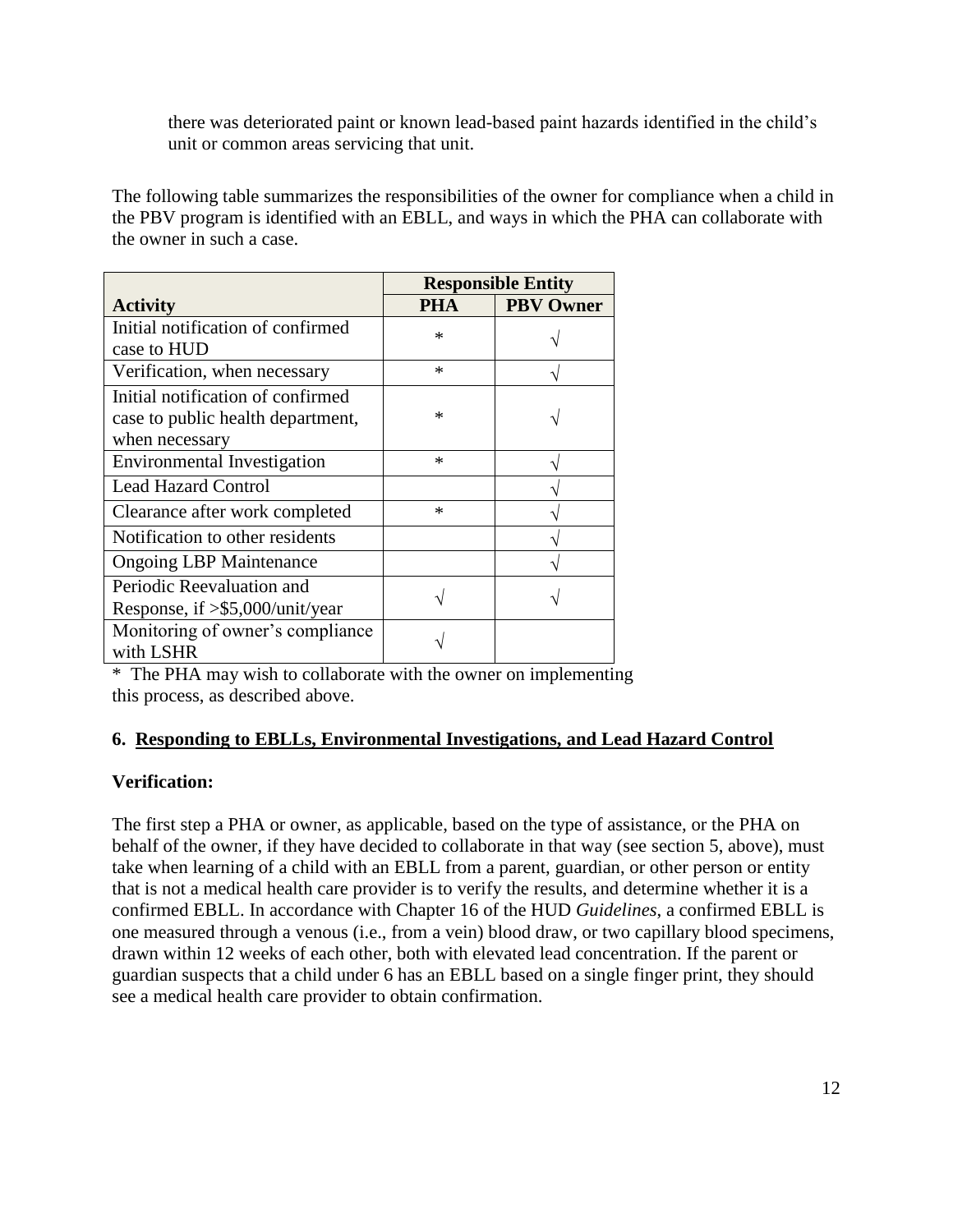PHAs and owners can verify the report with the local health department or the child's medical health care provider. For the HCV and PBV programs, the owner may wish to collaborate with the PHA to notify the PHA of the EBLL within 5 days so that the PHA can notify the public health department or the child's medical health care provider.

If the parent or guardian provides the PHA or owner, as applicable, with a written EBLL diagnosis from a medical healthcare professional, or the public health department notifies the PHA or owner, as applicable, of the case, no additional verification is needed.

If an EBLL has been reported but not verified, the PHA or owner shall make at least 2 attempts to verify the information with the medical health care provider or health department. If the PHA's verification attempts fail, the PHA must inform the Field Office, which must attempt its own verification and/or inform OLHCHH, which will attempt the verification.

Once an EBLL has been verified, the PHA (for public housing) or owner (for PBV or HCV housing), as applicable, must notify their field office representative and OLHCHH within 5 business days. Notifications to OLHCHH must be by done via email to [LeadRegulations@hud.gov.](mailto:LeadRegulations@hud.gov) The PHA may wish to collaborate with the owner on this notification process, such as by agreeing with the owner to be notified of the results and then forwarding them to the Field Office and OLHCHH.

In the notification to their field office representative and OLHCHH, the PHA or owner, as applicable, must provide:

- PHA code and name, if the PHA is providing the notification, or Owner's name and address, if the owner is;
- Date of EBLL test result:
- Program (public housing, HCV, project-based vouchers);
- Unit address and, if the housing is in a multi-unit property or development, the development name; and
- Whether the PHA or owner has notified the public health department of the EBLL, or been notified by the health department, and the date of that notification.

Information emailed to HUD should not include the child's name or blood result. This information is considered personally identifiable information (PII), and is also confidential medical information which shall be maintained in accordance with the PHA's policy for private medical information. If the PHA must transmit PII, it shall be done in a secure manner or in an encrypted email. For more information on Privacy Protection Guidelines for PHAs, see [PIH-](https://portal.hud.gov/hudportal/documents/huddoc?id=15-06pihn.pdf)[2015-06.](https://portal.hud.gov/hudportal/documents/huddoc?id=15-06pihn.pdf)

### **Investigation:**

Next, the PHA or owner, as applicable, based on the type of assistance, or the PHA on behalf of the owner, if they have decided to collaborate in that way (see section 5, above), must next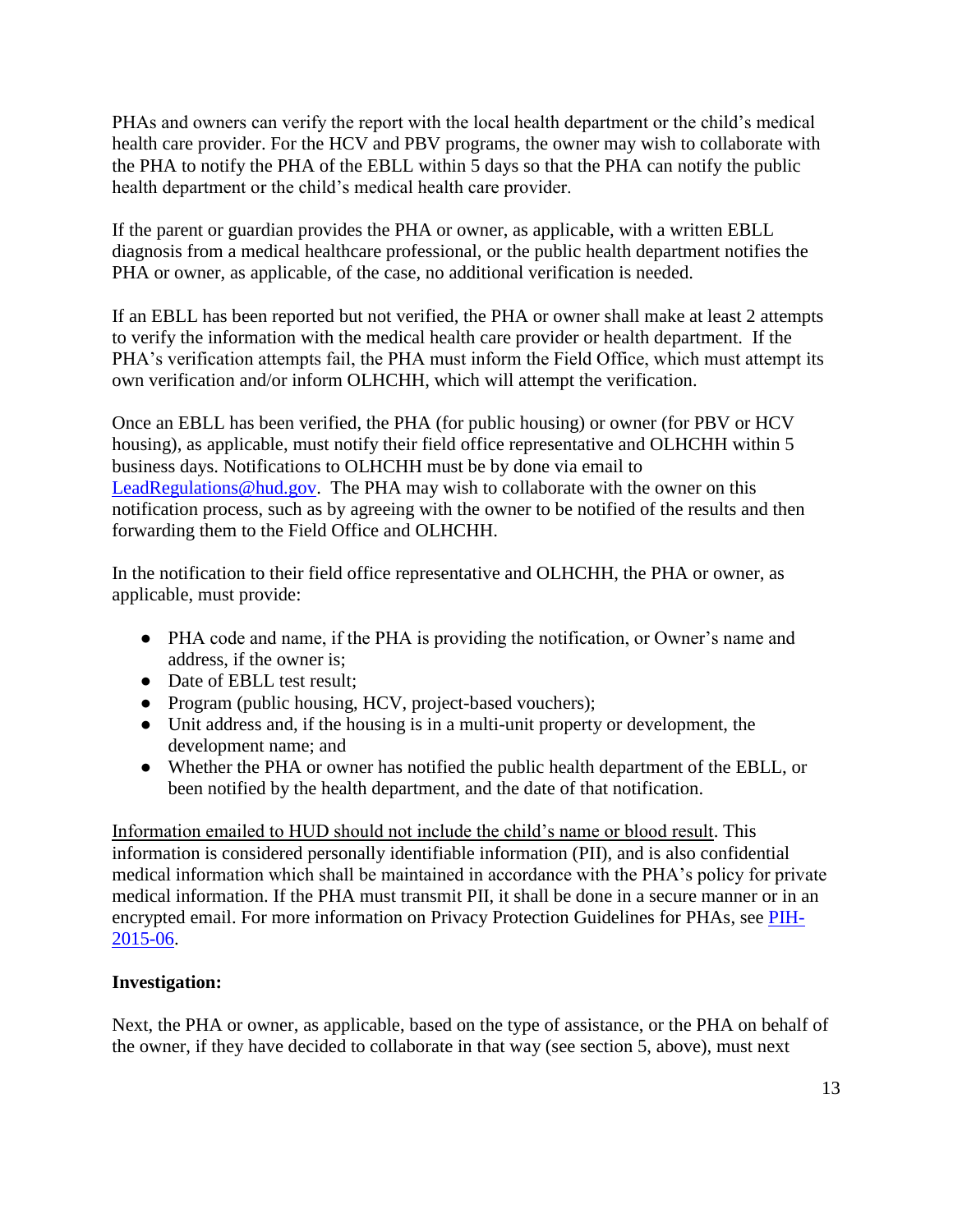ensure that a certified Lead-Based Paint Risk Assessor performs an "environmental investigation," as defined above, in the child's home and any common areas that service the unit.

The environmental investigation must be completed within 15 calendar days after verification or notification by a public health department or other medical health care provider. PHAs and owners can find certified lead risk assessment firms through either their state lead licensing agency or EPA's website at [www.epa.gov/lead.](http://www.epa.gov/lead)

In some cities and counties, the local public health department will evaluate the child's home for lead-based paint hazards and other possible sources of lead exposure when a child is found with an EBLL. In these instances, the PHA or owner, as applicable, is not required to perform an additional environmental investigation, and can rely on the results of the health department's evaluation.

After receiving the results of an environmental investigation (or an evaluation report from the health department), the PHA must notify their assigned HUD field office contact within 10 business days and the family of the results within15 calendar days. The notifications must include the date the investigation was completed. If the evaluation was completed in a multiunit property, the PHA must also notify all residents that an evaluation was completed in accordance with section 35.125. This must be done by letter or notice delivered to each occupied dwelling unit affected by the evaluation, and not by central posting. The LSHR prohibits, for the protection of the privacy of the child and the child's family or guardians, notice of environmental investigation being posted to any centrally located common area. (See section 35.125(c)(4)(iii).)

### **Required Lead-Based Paint Hazard Control**

If lead-based paint hazards are identified by the environmental investigation, the hazards must be addressed within 30 calendar days of receiving the results. This means performing any necessary lead-based paint hazard control work in the unit and common areas servicing the unit, and conducting a clearance examination on the unit and common areas when the work is complete. The work must be performed by a certified lead abatement or lead renovation firm, with the clearance examination performed by a certified risk assessor or clearance sampling technician as described in section 35.1340.

The party that does the hazard control work and the clearance examination depends on the assistance program:

- In the public housing program, the PHA is responsible for completing the hazard control work and conducting the clearance examination.
- In the HCV and PBV programs, the owner is responsible for completing the hazard control work and conducting the clearance examination. The PHA may wish to collaborate with the owner on conducting the clearance examination, as described in section 5, above.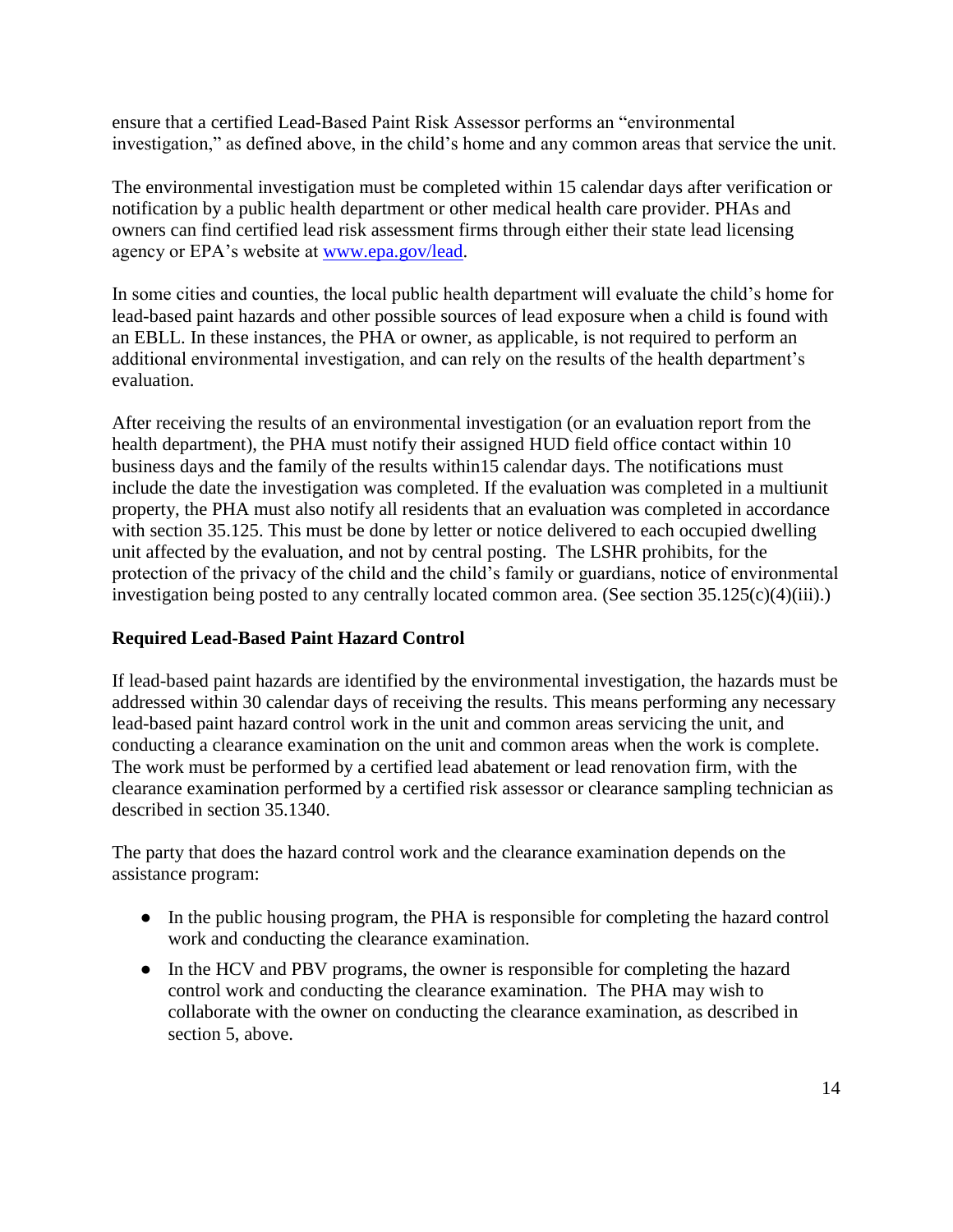The HUD field office must be notified of the lead hazard control work that was completed and the results of the clearance examination within 10 business days of passing clearance. The party that does this notification depends on the assistance program:

- In the public housing program, the PHA is responsible for notifying the HUD field office.
- In the HCV and PBV programs, the owner is responsible for notifying the HUD field office. The PHA may wish to collaborate with the owner on notifying the HUD field office, as described in section 5, above.

The table below summarizes the timelines for environmental investigations, lead hazard control work, clearance, and field office notifications when the PHA learns a child has an EBLL.

| <b>Activity</b>                       | <b>Timeframe</b>                              |
|---------------------------------------|-----------------------------------------------|
| Notify HUD field office and OLHCHH of | Within 5 business days after verification of  |
| <b>EBLL</b> case                      | the EBLL                                      |
| Conduct environmental investigation   | Within 15 calendar days after verification of |
|                                       | the EBLL                                      |
| Notify HUD field office of results of | Within 10 business days after receiving the   |
| environmental investigation           | results of the environmental investigation    |
| Complete lead hazard control work and | Within 30 calendar days of receiving the      |
| clearance                             | results of the environmental investigation.   |
| Notify HUD field office of results of | Within 10 business days after clearance       |
| clearance                             |                                               |

# **7. Index Units**

In a case where the child discovered to have an EBLL lives in a multiunit property, the child's home is considered the "index unit" under the new regulations. As described in section 9 below, if the index unit is found to contain lead-based paint hazards, additional evaluation is required for other assisted target housing units in the property where children under age 6 reside (known as other "covered units"). Note that a multiunit property can include multiple buildings, and all buildings are covered if they meet the definition of target housing. This requirement already existed for public housing under 35.1130(f). Under this new rule, the requirement has been extended to the HCV and PBV programs.

# **8. Index Units Recently Tested**

An index unit may not need a full environmental investigation under the following scenarios:

• An environmental investigation was performed by the health department or another party between the time that the child's blood was last sampled and the date that the PHA, designated party or owner (as applicable) was notified of the EBLL. If a risk assessment was performed, a certified risk assessment firm can be brought in to conduct the elements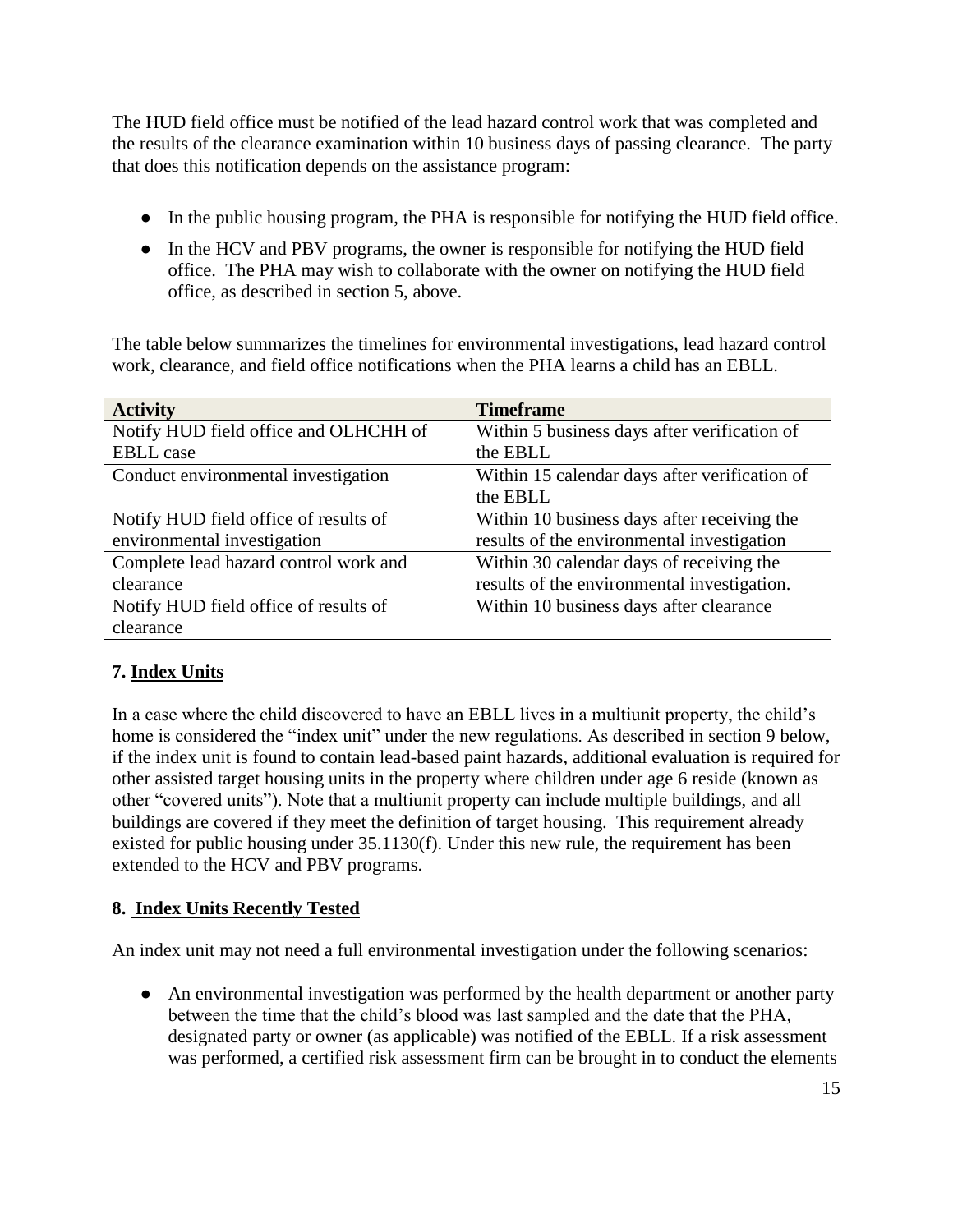of an environmental investigation that go beyond the requirements of a risk assessment.

- o If a risk assessment was performed on the unit prior to the date that the child's blood was last sampled, the results of the risk assessment cannot be relied on, and a full environmental investigation must be performed.
- If the unit is scheduled for redevelopment or demolition, and the tenants are expected to be relocated within 45 calendar days. In this scenario, the PHA does not have to perform the environmental investigation if the family is relocated within 15 calendar days.
	- o In this scenario, the PHA may not know if the index unit contains lead-based paint hazards. Without test results, the PHA would have to presume all covered units contain lead-based paint hazards.
	- o Allowing the family to move from the index unit would not exempt any other covered unit in the property from the need for a risk assessment, unless those units are also scheduled for redevelopment or demolition and relocation is scheduled within 45 days.
	- o If the PHA chooses to perform an environmental investigation in the index unit anyway, and finds there are no lead-based paint hazards, additional testing or expedited relocation of families in covered units would not be necessary.

## **9. Other Covered Units of the Property (and Common Areas Servicing those Units)**

If the environmental investigation indicates there are lead-based paint hazards in the index unit or common areas servicing that unit, any other assisted units in the property with a child under age 6 residing ("Other Covered Units") must receive a risk assessment, as must common areas servicing those units. This includes other assisted units designated as housing for the elderly and/or persons with disabilities where a child under age 6 resides or is expected to reside. The party that conducts the risk assessments depends on the assistance program:

- In the public housing program, the PHA conducts the risk assessments.
- In the HCV and PBV programs, the owner is responsible for conducting the risk assessments. The PHA may wish to collaborate with the owner on conducting the risk assessments, as described in section 5, above.

The risk assessments of the other covered units must be conducted within 30 calendar days of receiving the results of the environmental investigation for a property with 20 other covered units or fewer, and within 60 calendar days for a property with more than 20 other covered units.

While a PHA or owner may, for its own strategic reasons, choose to conduct risk assessments on all the other assisted dwelling units with a child under age 6 (or even all the other assisted dwelling units or all the other dwelling units), random sampling of other covered dwelling units to be assessed is permissible in properties with more than 20 covered dwelling units for pre-1960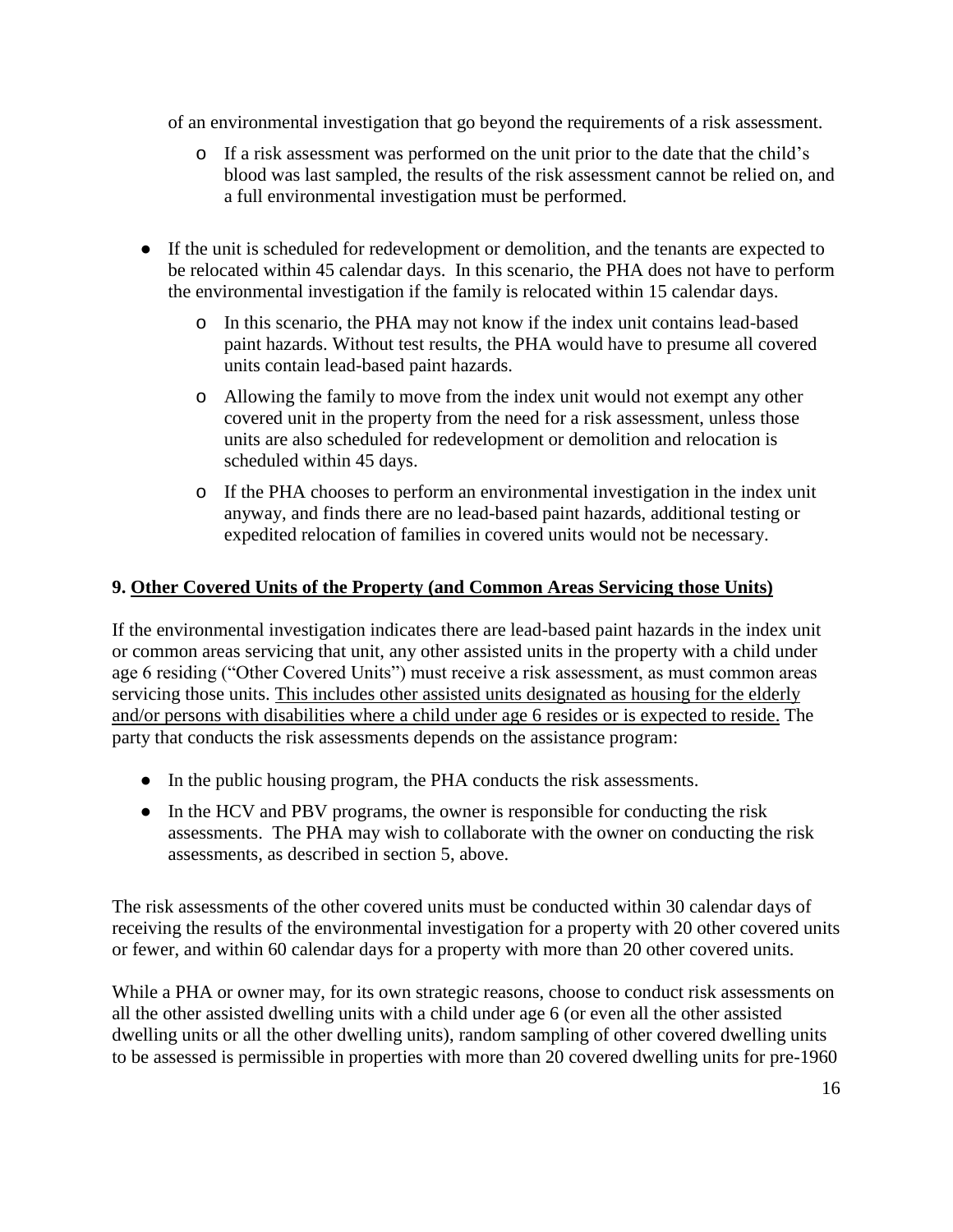properties, and more than 10 covered dwelling units for 1960-1977 properties. HUD's sampling protocol can be found in Table 7.3 of the *Guidelines,* on page 7-38. For example, for a 1925 multiunit property in which there are 47 other covered units (with certain characteristics identified in the table) shows that at least 31 units are to be sampled randomly.

If the evaluation was completed in a multiunit property, all assisted residents must be notified that an evaluation was completed. The party that conducts the resident notification depends on the assistance program:

- In the public housing program, the PHA is responsible for notifying the assisted residents.
- In the HCV and PBV programs, the owner is responsible for notifying the assisted residents. The PHA may wish to collaborate with the owner on notifying the assisted residents, as described in section 5, above.

All lead-based paint hazards identified by the risk assessments must be controlled. As under the original LSHR, if a random sampling of units and/or common areas is used in the risk assessment, if lead-based paint hazards were found in that sample, all units and/or common areas represented by the random sampling must have corresponding building components that have lead-based paint hazards in sampled and un-sampled units controlled, because the components in un-sampled units are presumed to have lead-based paint hazards.

The table below summarizes the timelines for risk assessments, lead hazard work, and clearance for other covered dwelling units depending on the number of units in the property.

| <b>Activity</b>              | If the Property Has 20 or        | If property Has More than      |
|------------------------------|----------------------------------|--------------------------------|
|                              | <b>Fewer Other Covered Units</b> | <b>20 Other Covered Units:</b> |
| Conduct risk assessment      | Within 30 calendar days of       | Within 60 calendar days of     |
|                              | receiving the results of the     | receiving the results of the   |
|                              | environmental investigation      | environmental investigation    |
| Complete lead hazard control | Within 30 calendar days of       | Within 90 calendar days of     |
| work and clearance           | receiving the results of the     | receiving the results of the   |
|                              | risk assessment                  | risk assessment                |

### **10. Exemptions for Other Covered Units**

A covered dwelling unit *is* exempt from needing a risk assessment under the following scenarios:

• The property has been certified by a State- or EPA-certified lead inspector as lead-based paint free or all lead-based paint has been identified and removed through abatement, and clearance has been achieved. Lead-based paint free means that the housing has been found to be lead-based paint free by a State- or EPA-certified lead inspector in accordance with Chapter 7 of the Guidelines. This exemption would not be applicable to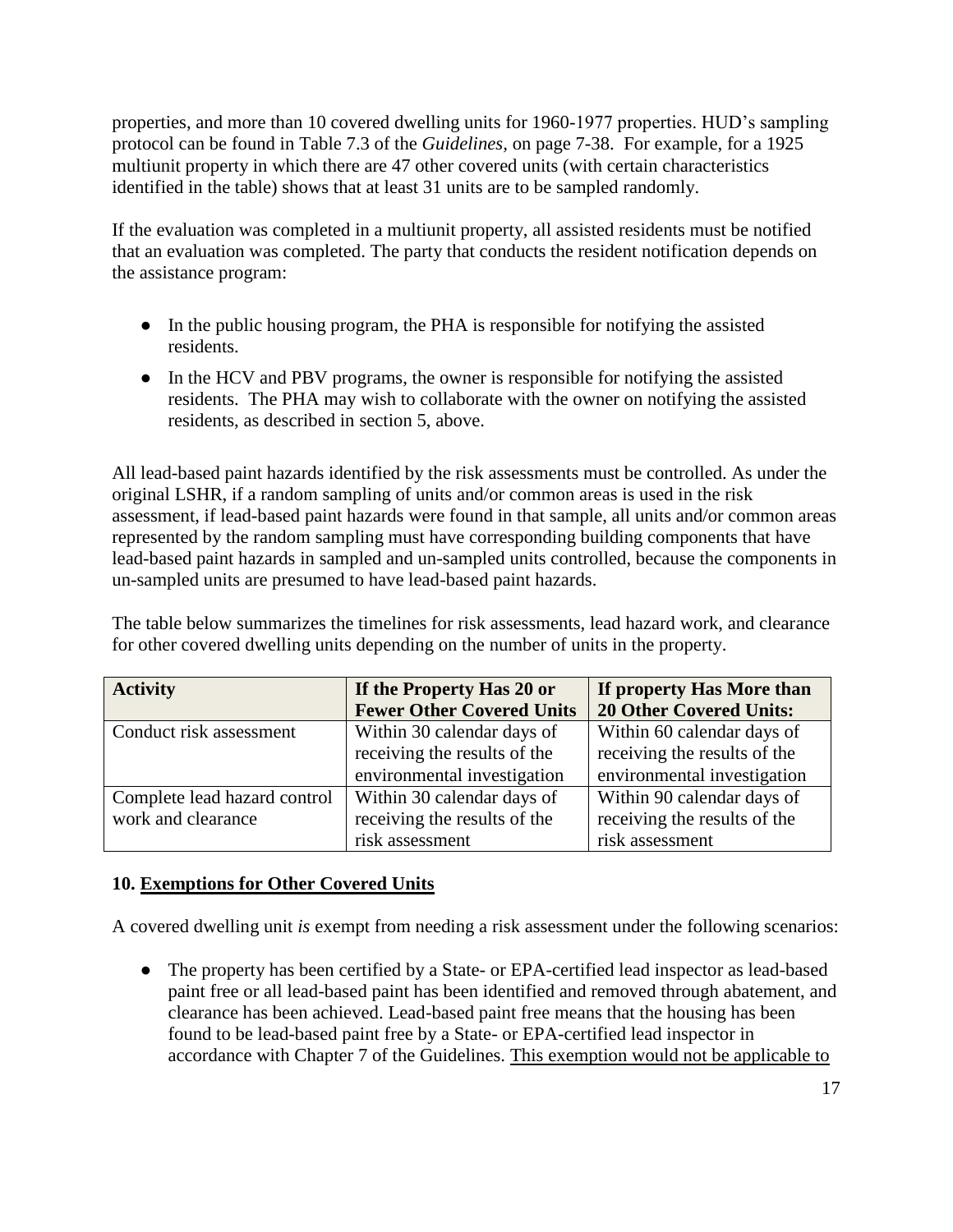units that have undergone lead abatement through enclosure or encapsulation, because they still contain lead-based paint behind the enclosure or encapsulant.

• The dwelling unit is scheduled for demolition. While units scheduled for redevelopment are generally not exempt, language in the preamble to the Final Rule permits exemption of a dwelling unit for redevelopment where start of construction and completion of tenant relocation is to occur within 45 calendar days (i.e., the sum of the 15-day period for conducting the environmental investigation and the 30-day period for conducting lead hazard control in the unit). In that scenario, the dwelling unit does not need a risk assessment; however, the family must be relocated out of the unit within 15 calendar days.

A covered dwelling unit *may* be exempted from needing a risk assessment if one was recently performed and hazards were already controlled. Specifically:

- The PHA or owner conducted a risk assessment of the covered dwelling unit in question and the common areas servicing that unit, and any necessary interim controls on identified lead-based paint hazards were performed, including passing clearance. The risk assessment and controls must have been performed between the date the child's blood was last sampled and the date the owner received the notification of the elevated blood lead level; and
- The PHA or owner has documentation of compliance with evaluation, notification, lead disclosure, ongoing lead-based paint maintenance, and lead-based paint management requirements under this part throughout the 12 months preceding the date the owner received the environmental investigation report; and

Certified documentation is provided to the HUD field office to this effect, including copies of the risk assessment and the results, and a copy of the clearance exam. The party that provides this documentation depends on the assistance program:

- In the public housing program, the PHA is responsible for providing the documentation to the HUD field office.
- In the HCV and PBV programs, the owner is responsible for providing the documentation to the HUD field office. The PHA may wish to collaborate with the owner on providing the documentation, as described in section 5, above.

# **11. Monitoring and Enforcement**

HUD may request documentation of compliance with the LSHR at any time, for the HCV, PBV, and public housing programs.

# **HCV and PBV Program**

PHAs are responsible for ensuring compliance with the regulations, and, for the HCV programs,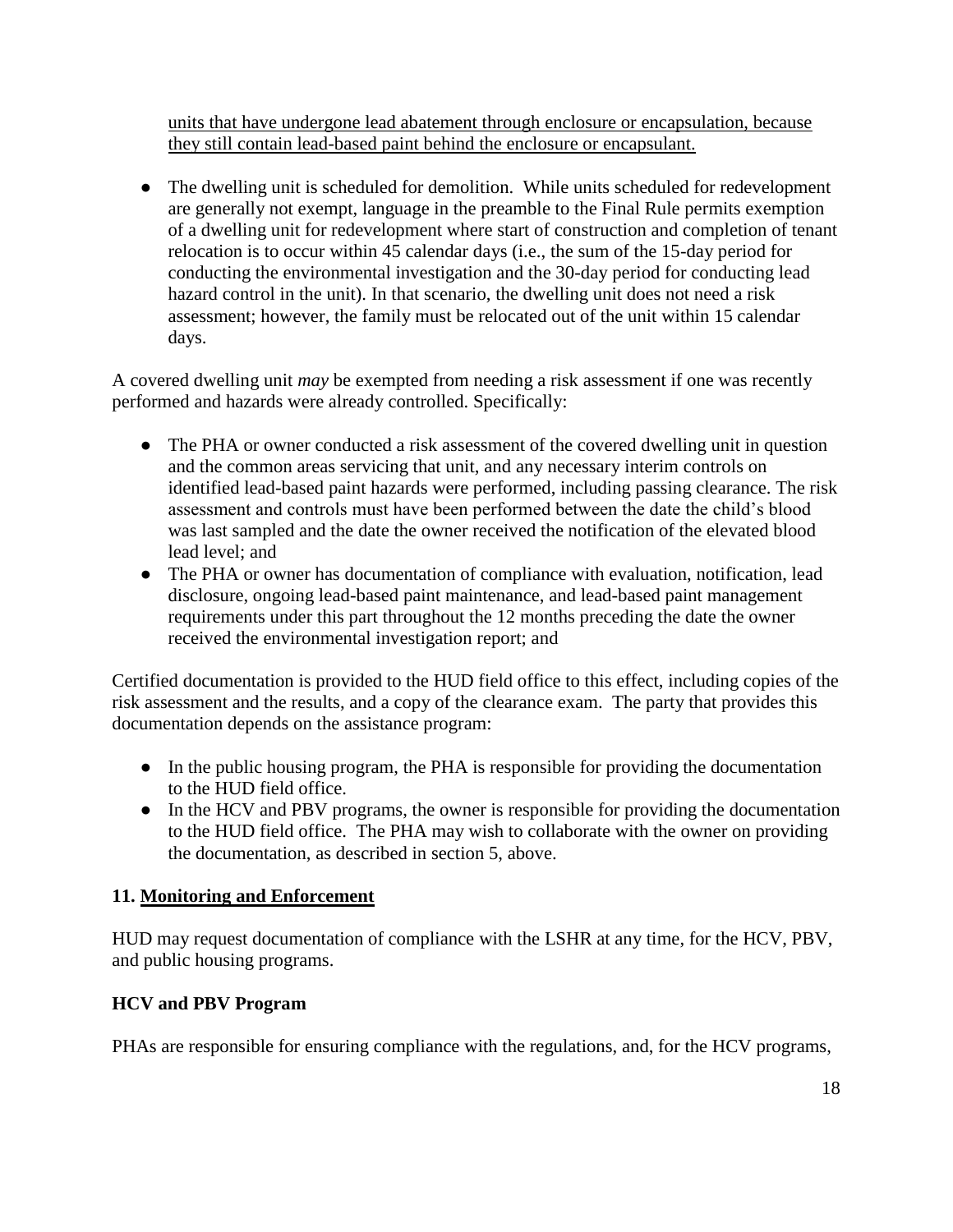funding initial lead evaluations, but the HCV or PBV owner has certain requirements that the PHA must oversee in accordance with their housing assistance payment contract with the owner, including:

- The owner is responsible for promptly notifying the HUD field office and the Office of Lead Hazard Control and Healthy Homes of EBLL cases, although the PHA may wish to collaborate with the owner on this notification, as described in section 5, above.
- The owner is responsible for performing the lead hazard control work, and for incorporating ongoing lead-based paint maintenance activities into regular building operations (see section 35.1355(a)), including conducting a visual assessment for deteriorated paint, dust-lead hazards, bare soil, and the failure of any hazard reduction measures at unit turnover and every twelve months.

The PHA can assist owners in finding certified contractors, or in obtaining training and submitting the documentation to become certified to perform lead hazard control work themselves. See the EPA lead website, [www.epa.gov/lead.](http://www.epa.gov/lead) PHAs can also opt to have a certified risk assessor on staff with the PHA becoming a certified risk assessment firm, where required, or available via contract (the PHA does not have to become a certified risk assessment firm). PHAs must also ensure units that had lead-based paint hazards identified receive annual and turnover visual assessments to ensure that the interim controls have not failed and that there is no new deteriorated paint. The party that conducts the visual assessments depends on the assistance program:

- In the public housing program, the PHA is responsible for conducting the visual assessments.
- In the HCV and PBV programs, the owner is responsible for conducting the visual assessments. The PHA may wish to collaborate with the owner on conducting the visual assessments, as described in section 5, above.

If the required evaluation and lead hazard control work is not completed for the index unit or other covered units within the established timeframes, the dwelling unit(s) shall be considered out of compliance with HQS. Enforcement may include suspension, reduction, or termination of housing assistance payments (HAP). If the owner does not meet the requirements after enforcement, the unit is not in compliance with HQS, and the PHA must terminate the HAP contract and assist the family in finding a unit that will meet HQS and is lead-safe. A lead safe unit is one that is either built after 1977, or one built before 1978 that has had a risk assessment, control of any lead-based paint hazards identified, and met clearance. PHAs should follow the existing regulations at section 982.404 for HQS enforcement of the HCV and PBV programs before the family moves in. (If the owner or PHA, as applicable, is unable to comply with the deadline for lead hazard control work due to weather conditions, the PHA can allow additional time in accordance with section  $35.115(a)(12)$ .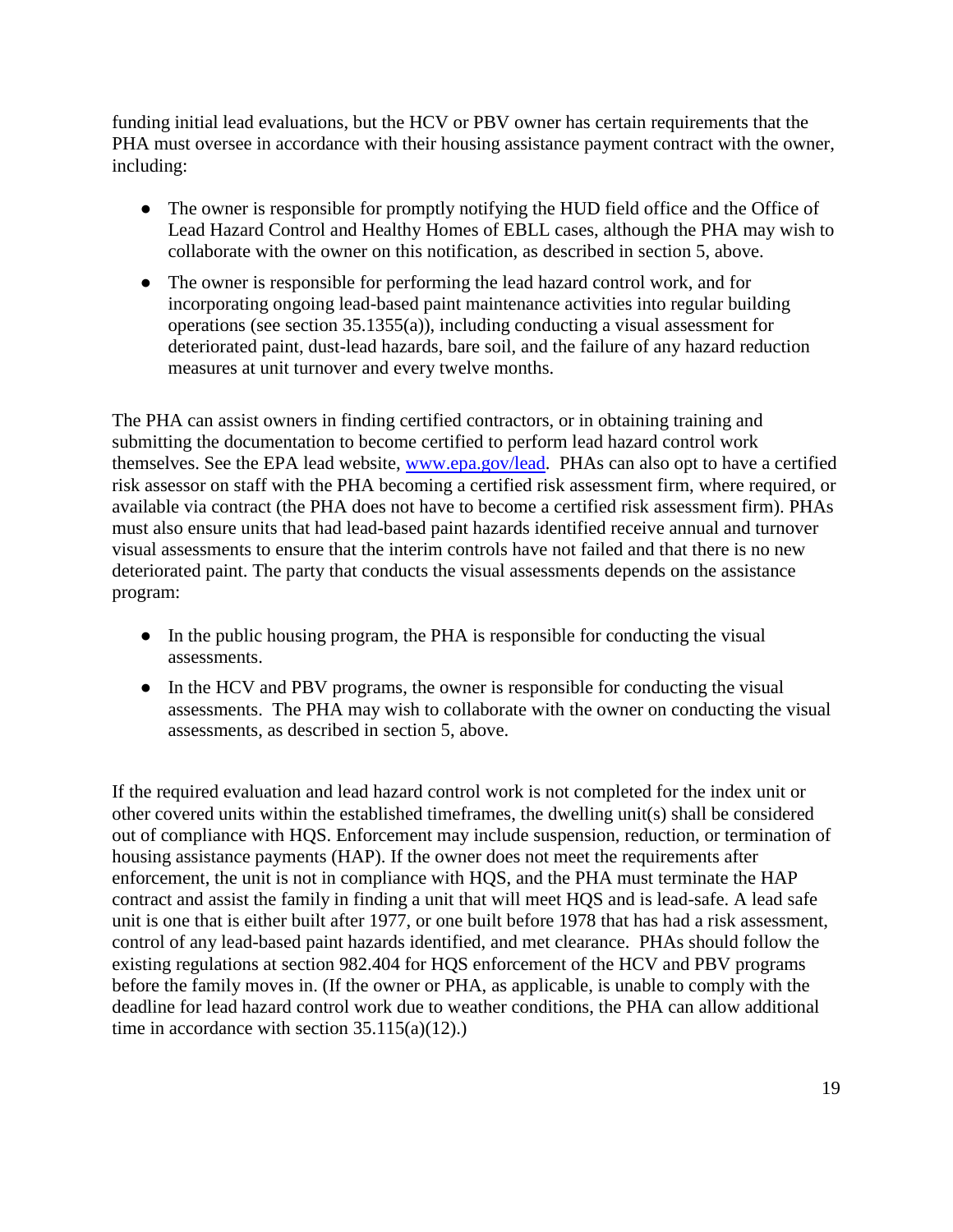See the Non-Reporting segment below for guidance on instances when the owner has not reported an EBLL case to HUD or the public health department, either directly or through the PHA, or when the PHA, after being notified of an EBLL case by the owner, has not reported the case to HUD or the public health department, when required.

### **Public Housing Program**

Compliance with the LSHR is included as part of the Capital Fund Program regulations at Part 905 Subpart H. PHAs annually certify compliance with new Capital Fund awards. PHAs that are not compliant with the LSHR may be subject to Sanctions described at Part 905-804, including limiting, withholding, reducing, or terminating Capital Fund or Operating Fund assistance.

PHAs that believe properties are exempt from the LSHR because leasing is done exclusively to elderly or persons with a disability can only qualify for this exemption if 1) the PHAs has a current, HUD-approved Designated Housing Plans, or 2) as described in the Quality Housing and Work Responsibility Act of 1998, the housing has been operating continuously as a mixed housing designated for both elderly and disabled residents. Evidence of the second option must be made available to HUD upon request. However, the Fair Housing Act prohibits PHA properties, including those designated for elderly and/or disabled occupancy, from excluding eligible families with children. Therefore, as described in section 3, regardless of the Designated Housing Plan, if a child under six resides or is expected to reside in the dwelling unit, that unit and common areas serving the dwelling unit lose their LSHR exemption.

HUD's Real Estate Assessment Center (REAC) inspectors will continue to request to view lead evaluation reports, i.e., reports of lead**-**based paint inspections, lead risk assessments, environmental investigations, clearance examinations, and Lead Disclosure Rule forms as part of regular physical assessments of public housing developments. PHAs should ensure that all relevant lead paint evaluation records are available at the property for the inspector.

### **Non-Reporting in HCV, PBV, and Public Housing Programs**

If a person becomes aware of an EBLL case where the owner or PHA did not report the EBLL to HUD or the public health department when required, the person should report the case to the OLHCHH at [LeadRegulations@hud.gov,](mailto:LeadRegulations@hud.gov) and to the Office of the Inspector General via the OIG Hotline at [www.hudoig.gov/hotline.](http://www.hudoig.gov/hotline) Under the Whistleblower Protection Act, it is illegal for HUD, PHAs, HCV property owners, and PBV property owners to retaliate against their employees and personal service contractors for disclosing a case to the OIG. See 5 U.S.C. § 2302; 41 U.S.C. § 4712.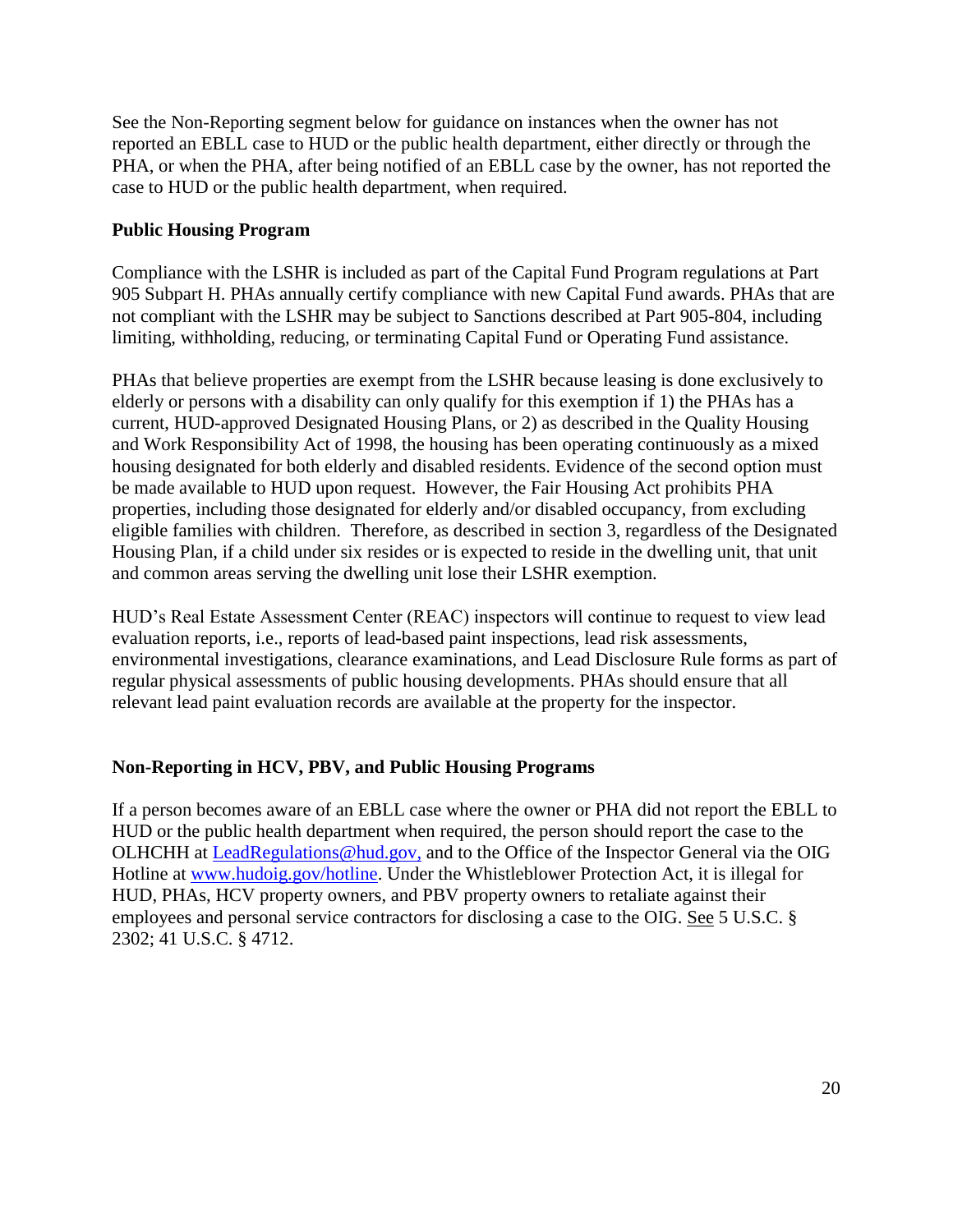## **12. Preparing for Full Compliance**

HUD recommends that PHAs that manage public housing take steps now to ensure they can respond quickly if they are notified of an EBLL case. Preparations can include:

- Ensuring that all lead-based paint testing required under the existing LSHR is already completed and that records are securely stored at the property and are available for inspection.
	- o Public housing subject to the existing rule should already have at minimum received a lead-based paint inspection, undergone lead-based paint abatement at the time of modernization, undergone interim controls of lead-based paint hazards identified by risk assessments before the abatement, and passed post-work clearance.
	- o If any lead-based paint remained after the abatement, it should be monitored as part of ongoing building operations to ensure that abatement methods have not failed.
- Determining whether lead evaluations and hazard control work will be performed by trained, certified staff or through contract.
	- o If new contracts require approval by the PHA's Board of Commissioners, the process should be started in advance of the need.
- Ensuring that all PHA employees who disturb paint in pre-1978 housing (e.g., through repairs or scraping) are certified as renovators under EPA's Renovation, Repair, and Painting Rule. More information is in [PIH Notice 2011-44](https://portal.hud.gov/hudportal/documents/huddoc?id=pih2011-44.pdf) and [www.epa.gov/lead.](http://www.epa.gov/lead)
- Updating the Annual Plan and Five-Year Plan (or Moving to Work annual plan and report, as appropriate) with any additional testing or abatement not yet completed identified for action.
- Identifying a current contact person at the local or state health department for communication and data sharing. Under the existing LSHR, PHAs are required to exchange address data and any known EBLLs with health departments on a quarterly basis, so these contacts should have been made, but they may need updating.
- Informing residents of the risks of lead-based paint and encouraging them to have young children tested for lead in their blood. Blood lead testing is covered by Medicaid and often available for free at the local health department. Resident Service Coordinators can include obtaining local blood-lead testing as part of the information they make available to families with children.
- Continuing to disclose known lead-based paint, lead-based paint hazards, and all records or reports on lead-based paint or lead-based paint hazards, to residents as part of their lease of target housing units. Providing a copy of "Protect Your Family from Lead in Your Home" found at [www.hud.gov/healthyhomes](http://www.hud.gov/healthyhomes) and [www.epa.gov/lead/real-estate](http://www.epa.gov/lead/real-estate-disclosure)[disclosure.](http://www.epa.gov/lead/real-estate-disclosure)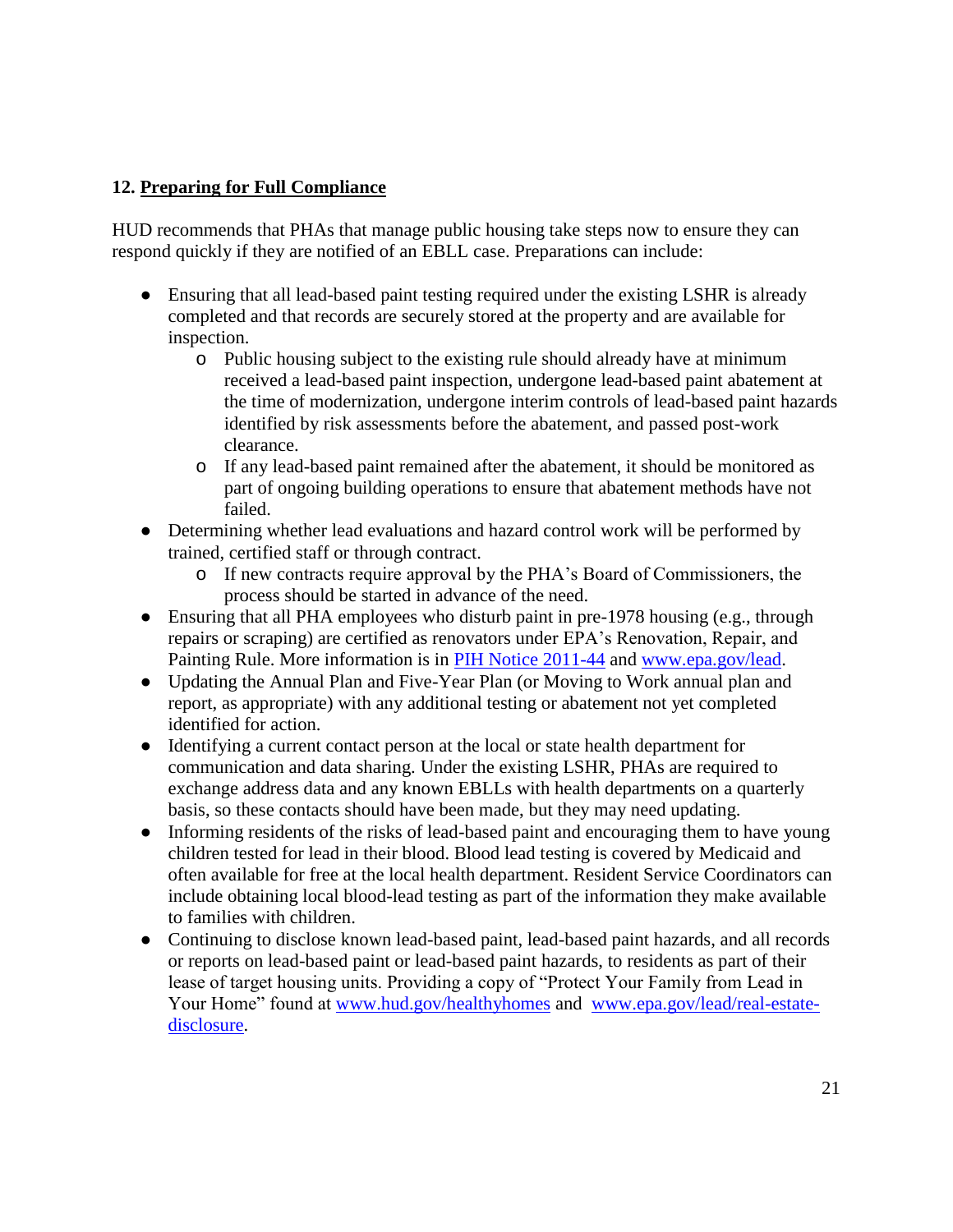Preparations for PHAs managing HCV housing should include:

- Ensuring that HQS inspectors have completed training in visual assessment for deteriorated paint posted at [www.hud.gov/offices/lead/training/visualassessment/h00101.htm](about:blank) and are performing this enhanced visual inspection at initial and periodic inspections in target housing dwelling units when a family has a child under age six. (HQS inspectors who are certified lead risk assessors do not need the visual assessment training above; the subject is covered in their risk assessment course.)
- Determining whether lead evaluations will be performed by trained, certified staff or through a contract. If staff are to be certified, the PHA's obtaining certification as a firm in the discipline(s) in which the staff will be certified.
- Confirming a current contact person at the local or state health department for communication and data sharing.
- Informing residents of target housing of the risks of lead-based paint and encouraging them to have young children tested for lead in their blood. Notify residents of how to promptly report EBLLs to the PHA. This may include written notice in the leasing package, and/or at the next regular reexamination.
- Informing and engaging HCV owners about lead safety and their obligations under the LSHR, including the Lead Disclosure Rule. Note that for project-based vouchers (PBV), the rules regarding lead-based paint are different from those applying to tenant-based vouchers. PHAs with project-based vouchers in their HCV programs should ensure that those PBV dwelling units with vouchers for a property valued at over \$5,000 per unit per year have already received a risk assessment and hazard control as outlined in 24 CFR 35, Subpart H, 35.700 et seq.; if the PBV vouchers are for no more than \$5,000 per unit per year, the units should have already received a visual assessment for deteriorated paint and paint stabilization as outlined in 24 CFR 35, Subpart H.

# **13. Data Sharing with Public Health Departments**

At least quarterly, the PHA must provide an updated list of their HCV property target housing addresses to the health department so that the health department may evaluate whether they have information about incidences of EBLL cases in assisted housing. If the health department does not want, or is unable, to receive this data, the PHA should document this for HUD compliance reviews. PHAs should also attempt quarterly to obtain the names and addresses of children under age 6 with an EBLL that live in their owned or managed housing from the health department. If a match occurs, the PHA shall comply with all requirements of the LSHR and this guidance.

If a health department agrees to share EBLL information, the PHA must ensure that this information is protected and maintained as confidential, and is used only for the public health protection of children and their families from lead exposure.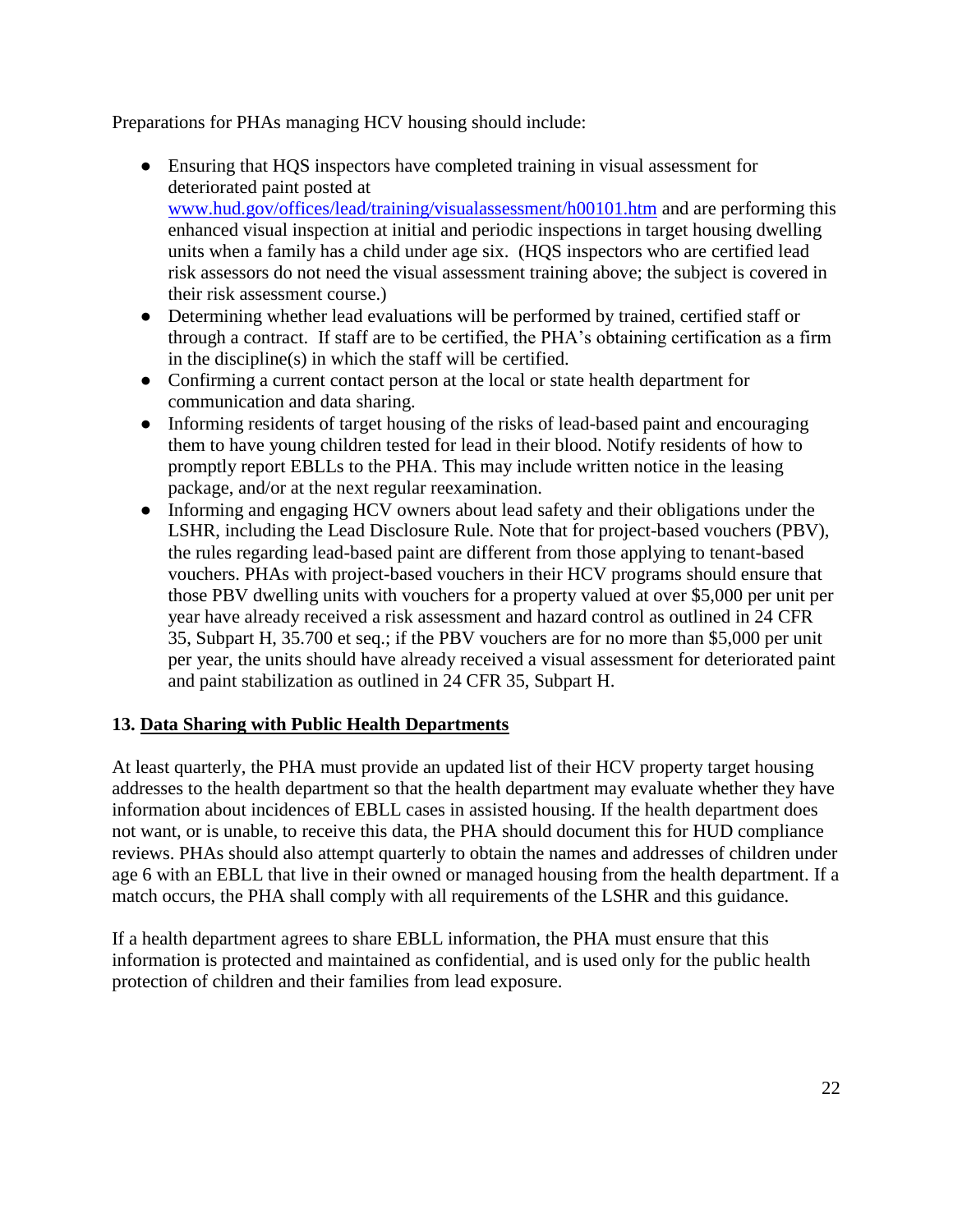### **14. For Further Information**

Contact your field office representative, or HUD's Lead Regulations Hotline, Office of Lead Hazard Control and Healthy Homes, Programs and Regulatory Support Division, U.S. Department of Housing and Urban Development, 451 7<sup>th</sup> Street, SW (8236), Washington, DC 20410, 202-402-7698 (or, for persons who are deaf or hard of hearing, or have speech disabilities, the Federal Relay (FedRelay) teletype (TTY) number, 800-877-8339, or by other methods shown at [www.gsa.gov/fedrelay\)](http://www.gsa.gov/fedrelay), or [LeadRegulations@hud.gov.](mailto:LeadRegulations@hud.gov)

Information on the functions and activities of the HUD Office of Inspector General (OIG) is at [www.hudoig.gov.](http://www.hudoig.gov/) Information on whistleblower protection is on the OIG's website at [www.hudoig.gov/fraud-prevention/whistleblower-protection.](http://www.hudoig.gov/fraud-prevention/whistleblower-protection) To submit a question or complaint to the OIG, go to the OIG Hotline at [www.hudoig.gov/hotline.](http://www.hudoig.gov/hotline)

\_\_\_\_\_\_\_\_\_\_\_\_\_\_\_\_\_*/s/*\_\_\_\_\_\_\_\_\_\_\_\_\_\_\_\_\_\_\_\_\_\_\_\_\_\_

Dominique Blom, General Deputy Assistant Secretary for Public and Indian Housing

\_\_\_\_\_\_\_\_\_\_\_\_\_\_\_\_\_*/s/*\_\_\_\_\_\_\_\_\_\_\_\_\_\_\_\_\_\_\_\_\_\_\_\_\_\_

Matthew E. Ammon, Director, Office of Lead Hazard Control and Healthy Homes

Attachment